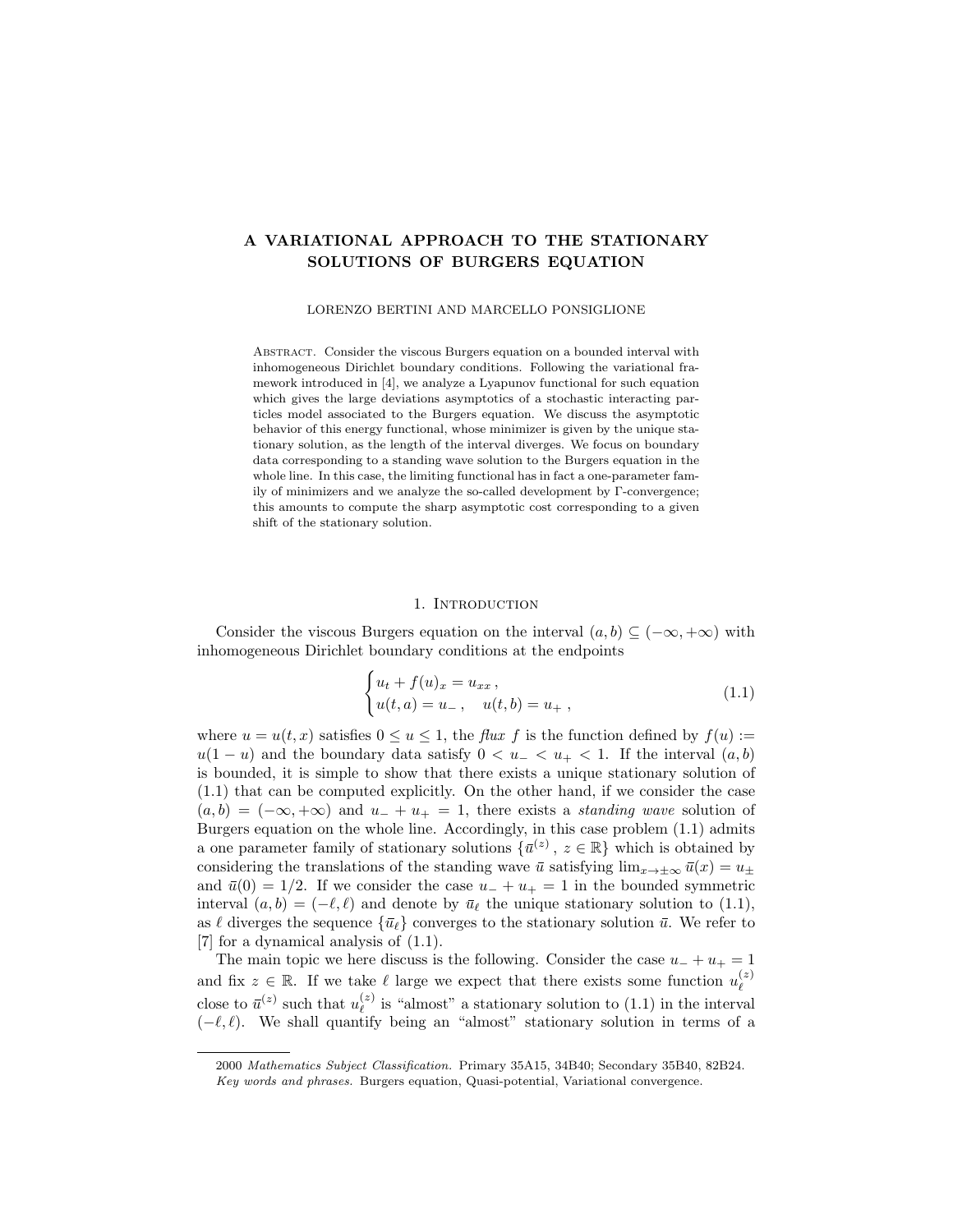suitable family of energy functionals measuring the probability of observing such fluctuations and compute the sharp asymptotic of the energy of  $u_{\ell}^{(z)}$  $_{\ell}^{(z)}$  .

Since the Burgers equation is not a gradient flow, the choice of the energy functional is not trivial. Consider the problem  $(1.1)$  in the bounded interval  $(a, b)$  and denote by  $V_{a,b}$ , which also depends on  $u_{\pm}$ , an associated energy functional. Let us first make a short list of the properties that  $V_{a,b}$  should enjoy:

- (i) the unique minimizer of  $V_{a,b}$  is the stationary solution to (1.1);
- (ii)  $V_{a,b}$  is a Lyapunov functional for the flow defined by (1.1);
- (iii) as  $(a, b)$  diverges the functional  $V_{a,b}$  converges to the functional  $V_{-\infty,+\infty}$ associated to (1.1) in the whole line.

Of course, this list still gives a lot of freedom. However, as we next discuss, there is a natural way to meet the requirements  $(i)$  and  $(ii)$  above with some energy functional  $V_{a,b}$  that has a clear interpretation in terms of large deviations, while property *(iii)* will be proven in this paper.

First we associate to  $(1.1)$  an action functional  $I_{a,b}$ , defined on functions depending on space and time. To this end, add an external "controlling" field  $E = E(t, x)$ to obtain the perturbed equation

$$
\begin{cases} v_t + f(v)_x + 2(\sigma(v)E)_x = v_{xx}, \\ v(t, a) = u_-, \quad v(t, b) = u_+, \end{cases}
$$
\n(1.2)

where  $\sigma$  is a given positive function which, regarding v as a density, can be interpreted as the mobility of the system. Denote by  $v<sup>E</sup>$  the solution of this equation. The action of a path  $v : (-\infty, 0] \times [a, b] \rightarrow [0, 1]$  is given by

$$
I_{a,b}(v) = \inf \int_{-\infty}^{0} \int_{a}^{b} \sigma(v) E^{2} dx dt , \qquad (1.3)
$$

where the infimum is carried over all E such that  $v^E = v$ . Note that if v is a solution to (1.1) then  $I_{a,b}(v) = 0$ . Consider now the so-called *quasi-potential* [8] associated to the action functional  $I_{a,b}$ , that is let  $V_{a,b}$  be the functional on the set of functions  $u : [a, b] \to [0, 1]$  defined by

$$
V_{a,b}(u) = \inf \{ I_{a,b}(v) : v(0) = u, v(t) \to \bar{u}_{a,b} \text{ as } t \to -\infty \}, \qquad (1.4)
$$

where  $\bar{u}_{a,b}$  is the stationary solution to (1.1). Namely,  $V_{a,b}(u)$  is the minimal action to reach u starting from  $\bar{u}_{a,b}$ . Of course,  $V_{a,b} \geq 0$  and  $V_{a,b}(\bar{u}_{a,b}) = 0$ ; it is also simple to check that  $V_{a,b}$  is a Lyapunov functional for (1.1).

The functional  $V_{a,b}$  obtained by the previous general recipe depends on the choice of the mobility  $\sigma$ . If the boundary data are equal,  $u_-=u_+=u_0$ , then the stationary solution is constant,  $\bar{u} = u_0$ . In this case, it can be shown that the quasi-potential is given by

$$
V_{a,b}(u) = \int_{a}^{b} s_{u_{\circ}}(u) dx , \qquad (1.5)
$$

where  $s_{u_0} : [0,1] \to [0,+\infty)$  is the convex function such that  $s''_{u_0}(u) = 1/\sigma(u)$  and  $s_{u_{\circ}}(u_{\circ}) = s'_{u_{\circ}}(u_{\circ}) = 0.$  Referring to [2] for the proof of (1.5) in the case of periodic boundary conditions, we simply observe that the functional in (1.5) trivially satisfies the requirements  $(i)$ ,  $(ii)$ , and  $(iii)$  above.

In the case of inhomogeneous boundary data  $u_-\neq u_+$ , the quasi-potential  $V_{a,b}$ is in general a nonlocal functional and, as its definition involves the solution of a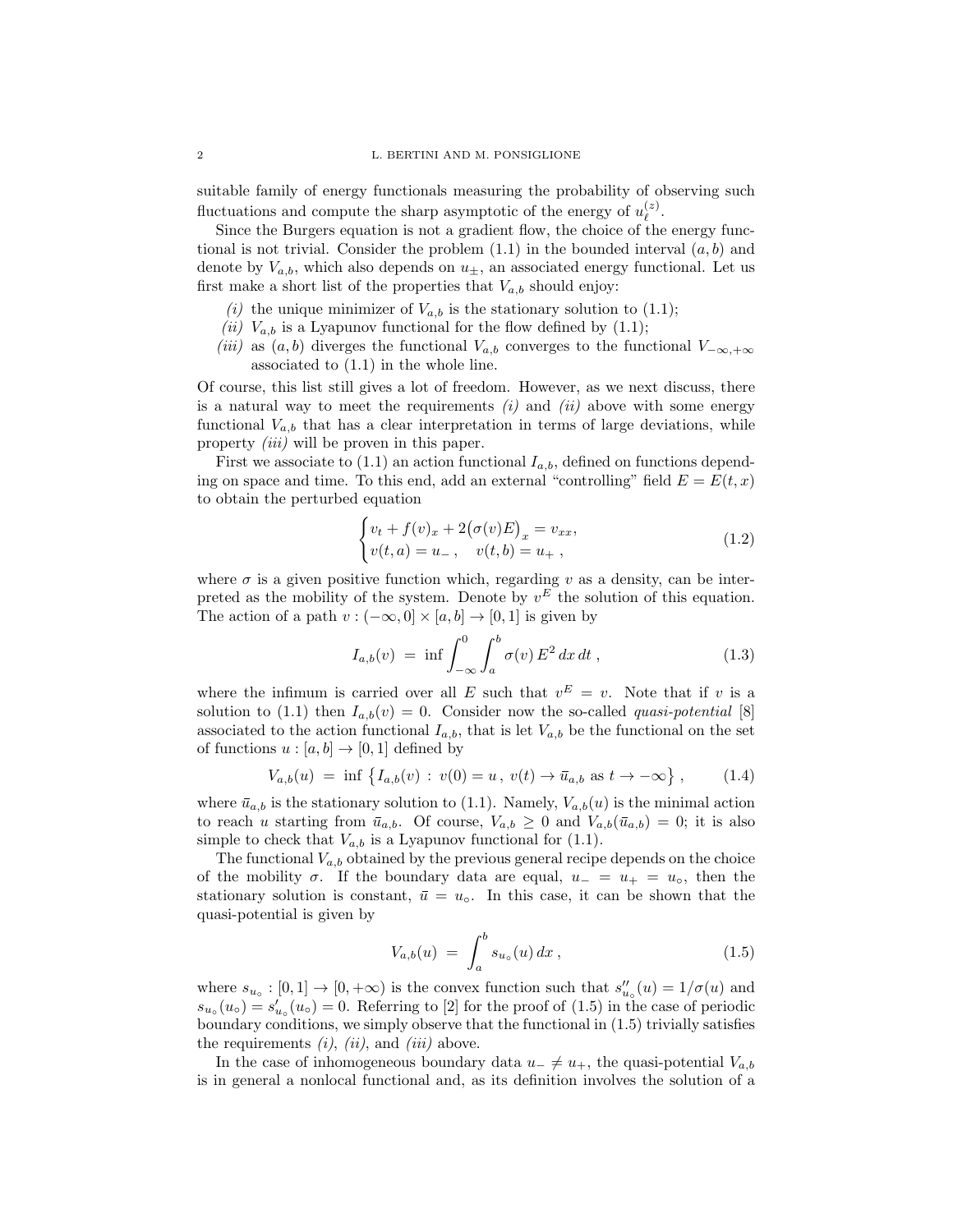difficult dynamical problem, its direct analysis does not appear feasible. For the specific case of the Burgers equation here considered and the choice  $\sigma(v) = v(1-v)$ , in [4] it is shown that the quasi-potential  $V_{a,b}$  can be expressed in terms of a much simpler variational problem which requires to optimize over functions of a single variable rather than on all paths as in (1.4).

When  $\sigma(v) = v(1 - v)$  the action functional  $I_{a,b}$  introduced in (1.3) is the dynamical large deviations rate functional of a much studied stochastic model of interacting particles, the so-called weakly asymmetric simple exclusion process [9]. Accordingly, the quasi-potential  $V_{a,b}$  describes the asymptotic behavior of the corresponding invariant measure [8]. More precisely, if we denote by  $\mu_{a,b}^N$  the invariant measure of the stochastic particles model in the interval  $(a, b)$  with lattice spacing  $1/N$ , then as  $N \rightarrow +\infty$  we have

$$
\mu_{a,b}^N(\mathcal{B}) \; \asymp \; \exp\left\{ -N \inf_{u \in \mathcal{B}} V_{a,b}(u) \right\},\tag{1.6}
$$

where  $\beta$  is a measurable subset of the configuration space. In particular, the probability on the left hand side converges to one as  $N \to \infty$  only if the global minimizer of  $V_{a,b}$  lies in the set  $\mathcal{B}$ . If otherwise  $\bar{u}_{a,b} \notin \mathcal{B}$  the large deviation formula (1.6) expresses the fact that the probability of  $\beta$  converges to zero exponentially fast in N with rate given by the infimum of  $V_{a,b}$  on the set  $\mathcal{B}$ . Within this context, which takes into account the effect of fluctuations, we are thus interested not only to the global minimizer of  $V_{a,b}$ , but also to its minimizers in subsets of the function space. A natural question is the asymptotic behavior of the probability  $\mu_{a,b}^N$  in the joint limit in which  $N \to \infty$  and the interval  $(a, b)$  diverges. A simple approach to this issue, which corresponds to take first the limit  $N \to \infty$  and then letting the interval  $(a, b)$  diverge, is to analyze the variational convergence of  $V_{a,b}$ .

As the results in [4] are the starting point of the present analysis, we briefly recall the main statement. Given  $p \in [0,1]$ , set  $s(p) = p \log p + (1-p) \log(1-p)$ . Note that  $s''(p) = 1/[p(1-p)]$  so that s can be regarded as the entropy function of the homogeneous system; in the stochastic setting this function emerges naturally as the Bernoulli entropy. To the boundary data  $0 < u<sub>-</sub> < u<sub>+</sub> < 1$  there correspond the chemical potentials  $\varphi_{\pm} = s'(u_{\pm}) = \log[u_{\pm}/(1-u_{\pm})] \in \mathbb{R}$ . Given the bounded interval [a, b] define the functional  $\mathcal{G}_{a,b}$  of the two variables  $u = u(x)$  and  $\varphi = \varphi(x)$ ,  $x \in [a, b]$ , as

$$
\mathcal{G}_{a,b}(u,\varphi) \ = \ \int_a^b \left[ s(u) + s(\varphi') + (1-u)\varphi - \log(1+e^{\varphi}) \right] dx \ , \tag{1.7}
$$

where  $\varphi$  satisfies  $0 \le \varphi' \le 1$  as well as  $\varphi(a) = \varphi_{-}$  and  $\varphi(b) = \varphi_{+}$ . Optimize now in  $\varphi$  to get a functional  $\mathcal{F}_{a,b}$  of u

$$
\mathcal{F}_{a,b}(u) = \inf_{\varphi} \mathcal{G}_{a,b}(u,\varphi).
$$
 (1.8)

In [4] it is proven that, apart an additive constant, the quasi-potential is equal to  $\mathcal{F}_{a,b}$ , namely

$$
V_{a,b}(u) = \mathcal{F}_{a,b}(u) - \inf \mathcal{F}_{a,b}.
$$
 (1.9)

Observe that the boundary data  $u_{\pm}$  are passed to  $\mathcal{F}_{a,b}$  thought the auxiliary function  $\varphi$ . In particular, while the functional  $\mathcal{F}_{a,b}$  is bounded on the whole  $L^{\infty}((a, b); [0, 1])$ , its minimizer is smooth and satisfies the boundary conditions in  $(1.1).$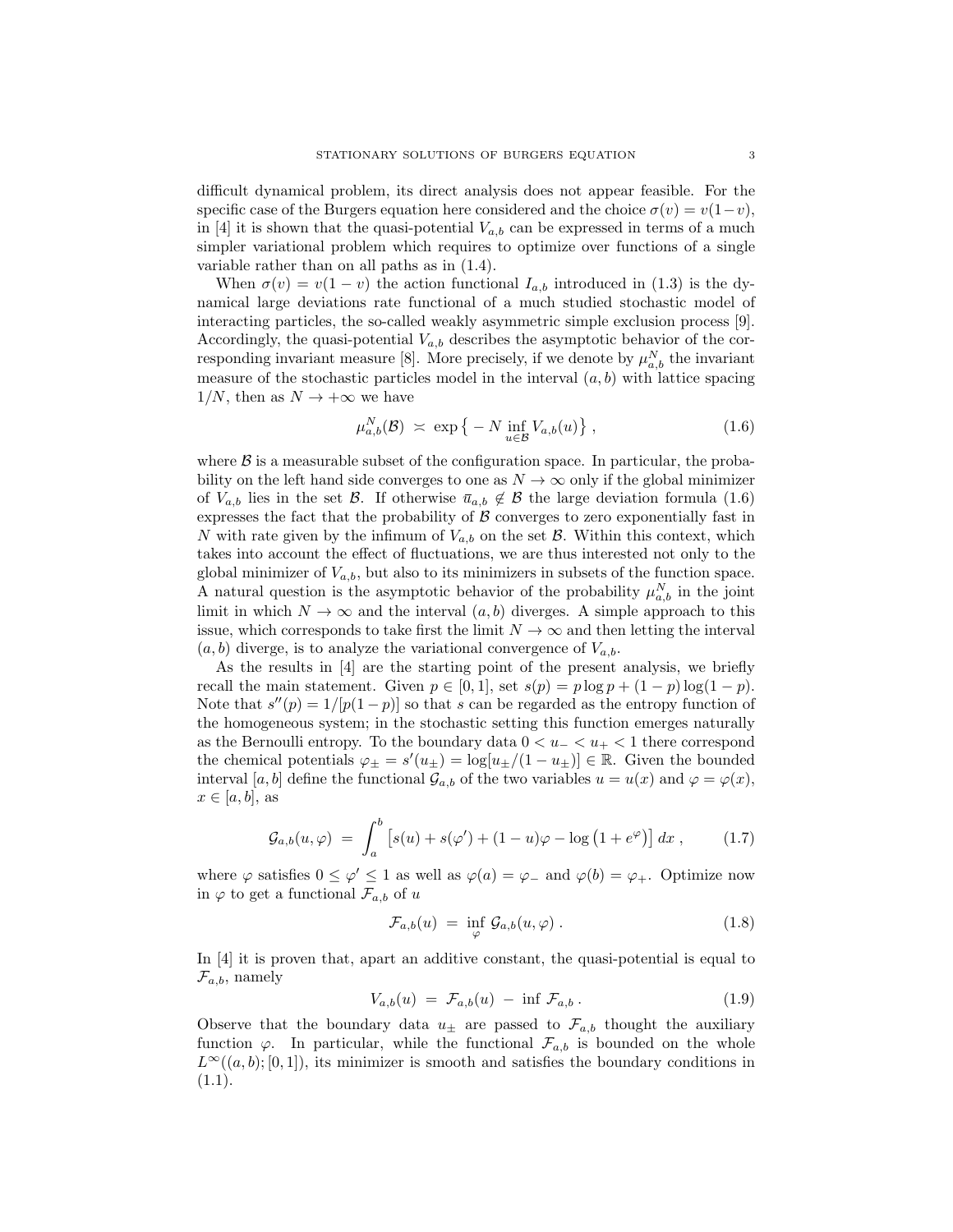The aim of this paper is to analyze the asymptotic behavior, in terms of Γconvergence [5, 6], of the functionals  $\mathcal{F}_{a,b}$  when the boundary data  $u_{\pm}$  are fixed and the interval  $(a, b)$  diverges. Although the functionals are quite different, some of the arguments in the proofs of our results are similar to the ones used in the analysis of the analogous problem for the van der Waals free energy functional in a bounded interval [3].

In the case  $u_{-}+u_{+}>1$ , the stationary solution to (1.1) will essentially make the transition from  $u_+$  to  $u_+$  close the left endpoint  $a$ ; note indeed that in this case the Burgers equation on the whole line admits a travelling wave propagating towards the left. We thus set  $(a, b) = (0, \ell)$  and analyze the sequence of functionals  $\{\mathcal{F}_{0,\ell}\};$ we prove its Γ-convergence to a limiting functional  $\mathcal{F}_{0,+\infty}$  which is basically defined as in the case of a bounded interval. In this situation,  $\{\mathcal{F}_{0,\ell}\}\)$  has good coerciveness properties to ensure the compactness of sequences with equibounded energy. Since the unique minimizer of  $\mathcal{F}_{0,+\infty}$  is given by the stationary solution  $\bar{u}_{0,+\infty}$  to (1.1) in the unbounded interval  $(0, +\infty)$ , the minimizer of  $\mathcal{F}_{0,\ell}$  converges to  $\bar{u}_{0,+\infty}$ . Of course, analogous results hold when  $u_{-} + u_{+} < 1$ .

In contrast, the case  $u_{-} + u_{+} = 1$  is much richer. We consider the symmetric interval  $(a, b) = (-\ell, \ell)$  and analyze the asymptotic behavior of the sequence of functionals  $\{\mathcal{F}_{-\ell,\ell}\}.$  The first result, that is the Γ-convergence to a limiting functional  $\mathcal{F}_{-\infty,+\infty}$ , is analogous to the previous case. However, when  $u_{-}+u_{+}=1$ , the functional  $\mathcal{F}_{-\infty,+\infty}$  has a one parameter family of minimizers, given by the stationary solutions to (1.1) in the interval ( $-\infty, +\infty$ ). For this reason, the sequence  $\{\mathcal{F}_{-\ell,\ell}\}$ is not equi-coercive: there are sequence  $\{u_\ell\}$  such that  $\mathcal{F}_{-\ell,\ell}(u_\ell) \to \inf \mathcal{F}_{-\infty,+\infty}$ and  $z_{\ell} \to \infty$ , where  $z_{\ell}$  is the point such that  $u_{\ell}(z_{\ell}) = 1/2$ . We show that equicoercivity of  $\{\mathcal{F}_{-\ell,\ell}\}\$  is recovered if we identify functions that differ by a translation. In particular, since modulo translations  $\mathcal{F}_{-\infty,+\infty}$  has a unique minimizer, the shape of almost minimizers for  $\{\mathcal{F}_{-\ell,\ell}\}\$ is rigid.

Let  $\bar{u}_{\ell}$  be the true minimizer of  $\mathcal{F}_{-\ell,\ell}$ . As discussed before, the sequence  $\{\bar{u}_{\ell}\}\$ converges to  $\bar{u}$ , the stationary solution of (1.1) in the interval ( $-\infty, +\infty$ ) such that  $\bar{u}(0) = 1/2$ . The previous statement cannot be deduced from the Γ-convergence of  ${F_{-\ell,\ell}}$ . On the other hand, as it is customary in those problems having a limiting functional with plenty of minimizers, a variational description of this phenomenon is possible considering the so-called development by Γ-convergence [1]. More precisely, we introduce a rescaled excess energy  $\mathcal{F}^{(1)}_{-\ell,\ell}$  by setting

$$
\mathcal{F}_{-\ell,\ell}^{(1)}(u) = C(\ell) \Big[ \mathcal{F}_{-\ell,\ell}(u) - \inf \mathcal{F}_{-\infty,+\infty} \Big], \tag{1.10}
$$

and we look for a sequence  $C(\ell) \to +\infty$  for which  $\{\mathcal{F}_{-\ell,\ell}^{(1)}\}$  has a non trivial  $\Gamma$ -limit. Let  $\alpha \in (0,1)$  be such that  $u_{\pm} = (1 \pm \alpha)/2$ . We show that the right choice of the rescaling is  $C(\ell) = e^{\alpha \ell}$ ; this is consistent with the fact that the stationary solution  $\bar{u}$  approaches the asymptotic values  $u_{\pm}$  exponentially fast. Then, we compute the corresponding Γ-limit  $\mathcal{F}^{(1)}_{-\infty, +\infty}$ . Of course,  $\mathcal{F}^{(1)}_{-\infty, +\infty}(u) < +\infty$  only if  $u = \bar{u}^{(z)}$  for some  $z \in \mathbb{R}$  and its explicit expression is given by

$$
\mathcal{F}^{(1)}_{-\infty,+\infty}(u^{(z)}) = \frac{8\alpha}{1-\alpha^2}\cosh(\alpha z). \tag{1.11}
$$

In particular, since  $\bar{u}$  is the unique minimizer of  $\mathcal{F}^{(1)}_{-\infty, +\infty}$ , the variational picture in terms of development by Γ-convergence is complete. In general, the excess energy  $e^{-\alpha \ell} \mathcal{F}^{(1)}_{-\infty,+\infty}(\bar{u}^{(z)})$  represents the cost for shifting by z the stationary solution  $\bar{u}_{\ell}$ .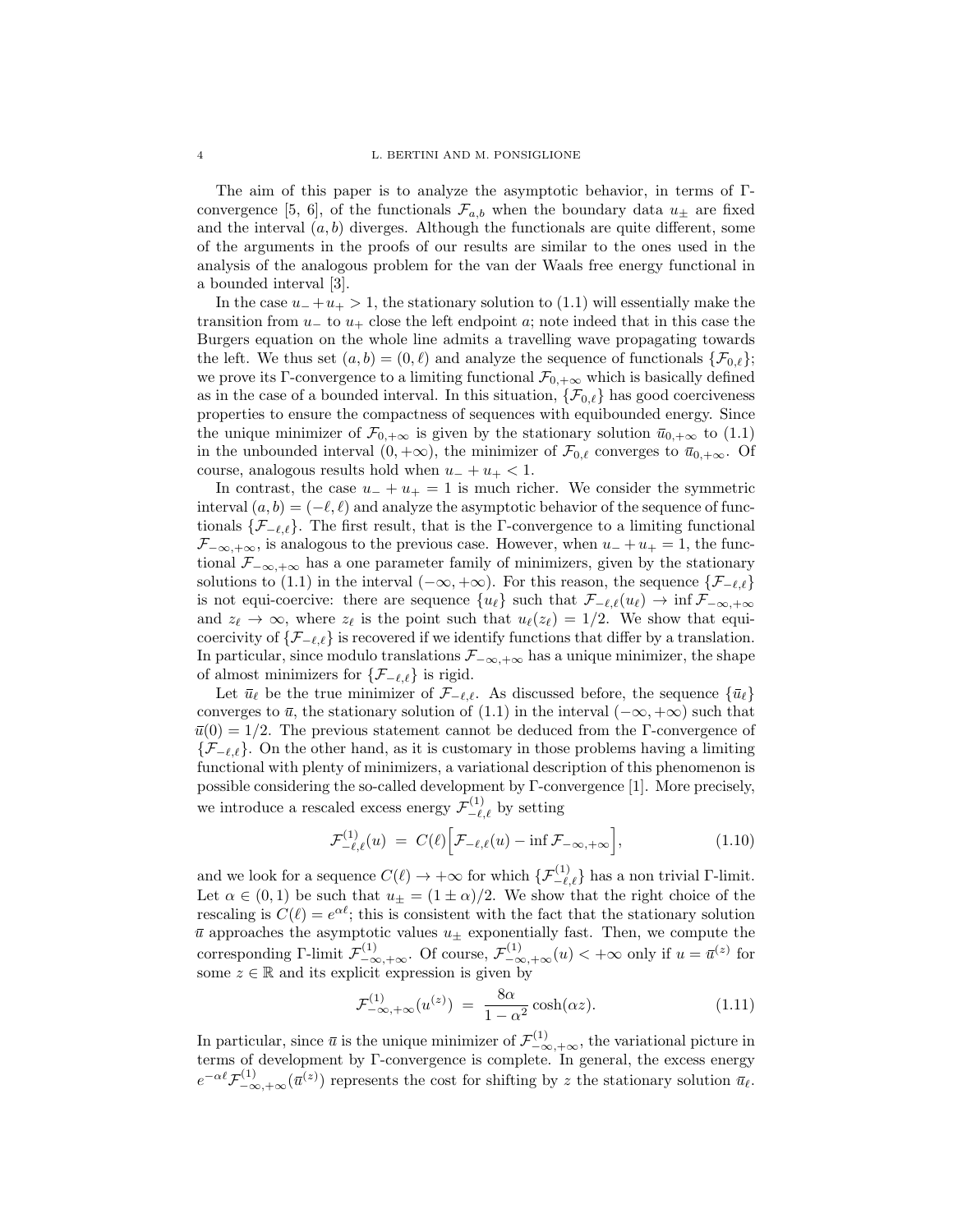In terms of the large deviation formula (1.6), it gives the asymptotic probability of a fluctuation close to  $\bar{u}^{(z)}$  as  $N \to +\infty$  and then  $\ell \to +\infty$ 

$$
\mu_{-\ell,\ell}^N(\mathcal{O}^{(z)}) \; \asymp \; \exp\left\{-N e^{-\alpha\ell} \frac{8\alpha}{1-\alpha^2} \big[ \cosh(\alpha z) - 1 \big] \right\},\tag{1.12}
$$

where  $\mathcal{O}^{(z)}$  is small neighborhood of  $\bar{u}^{(z)}$ .

We finally briefly discuss the sharp interface setting. This amounts to the change of variable  $x \mapsto x/\ell$ , so that one considers the Burgers equation (1.1) in the fixed interval  $(-1, 1)$  with viscosity  $\varepsilon = 1/\ell$ . The asymptotic behavior of the energy functionals can be clearly described also in the limit  $\varepsilon \to 0$ , see [4]. In this setting stationary solutions to (1.1) converge to step functions. Note that fluctuations which are of order one in the unscaled variables are not seen in the sharp interface limit. In particular, the Γ-limit  $(1.11)$  of the rescaled excess energy translated into the sharp interface setting becomes degenerate, being infinite away from the minimizer. Even choosing a different rescaling in (1.10), i.e. replacing  $e^{\alpha/\varepsilon}$  with  $e^{\beta/\varepsilon}, \beta \in (0, \alpha)$ , we would still get a degenerate Γ-limit. More precisely, with such a choice the Γ-limit would be zero if the interface is at distance less than  $1 - \beta/\alpha$ from the origin and infinite otherwise.

### 2. The variational formulation

In this section we introduce precisely the variational formulation for stationary solutions to Burgers equation on bounded intervals and show uniqueness of minimizers. Fix a bounded interval  $(a, b) \subset (-\infty, +\infty)$ . Recalling that the flux is given by  $f(u) = u(1 - u)$ , the stationary solution  $\bar{u}_{a,b}$  to the viscous Burgers equation (1.1) solves the boundary value problem

$$
\begin{cases}\nu'' - [u(1-u)]' = 0 & x \in (a, b), \\
u(a) = u_-, & u(b) = u_+, \end{cases}
$$
\n(2.1)

where  $0 < u_{-} < u_{+} < 1$ . This problem admits a monotone solution, that satisfies the identity

$$
u' = u(1 - u) - J_{a,b} \t\t(2.2)
$$

where the *current*  $J_{a,b}$  is the constant determined by the boundary conditions, i.e. it satisfies

$$
\int_{u_{-}}^{u_{+}} \frac{1}{r(1-r) - J_{a,b}} dr = b - a . \qquad (2.3)
$$

Observe that  $J_{a,b}$  is uniquely defined by the previous condition. Moreover  $J_{a,b}$  <  $\min\{u_-(1-u_-), u_+(1-u_+)\}\leq 1/4$  and  $J_{a,b}>0$  as soon as  $b-a>\log[u_+/(1-u_+)]$  $log[u_{-}/(1-u_{-})]$ . In particular, from (2.2) and (2.3) we deduce the uniqueness of the solution for the boundary value problem  $(2.1)$ . Equation  $(2.2)$  can be explicitly integrated getting

$$
\bar{u}_{a,b}(x) = \frac{1}{2} + A_{a,b} \tanh\left[A_{a,b}(x - x_{a,b})\right],
$$
\n(2.4)

where  $A_{a,b} = \left(\frac{1}{4} - J_{a,b}\right)^{\frac{1}{2}}$  and  $x_{a,b} \in \mathbb{R}$  is determined by imposing  $\bar{u}_{a,b}(a) = u_-\$ . In the sequel we consider only the cases  $u_{-} + u_{+} = 1$ ,  $(a, b) = (-\ell, \ell)$  and  $u_{-} + u_{+} \geq 1$ ,  $(a, b) = \pm(0, \ell)$ . The corresponding solutions to  $(2.1)$  are denoted by  $\bar{u}_{\ell}$  and  $\bar{u}_{\ell}^{\pm}$ , respectively.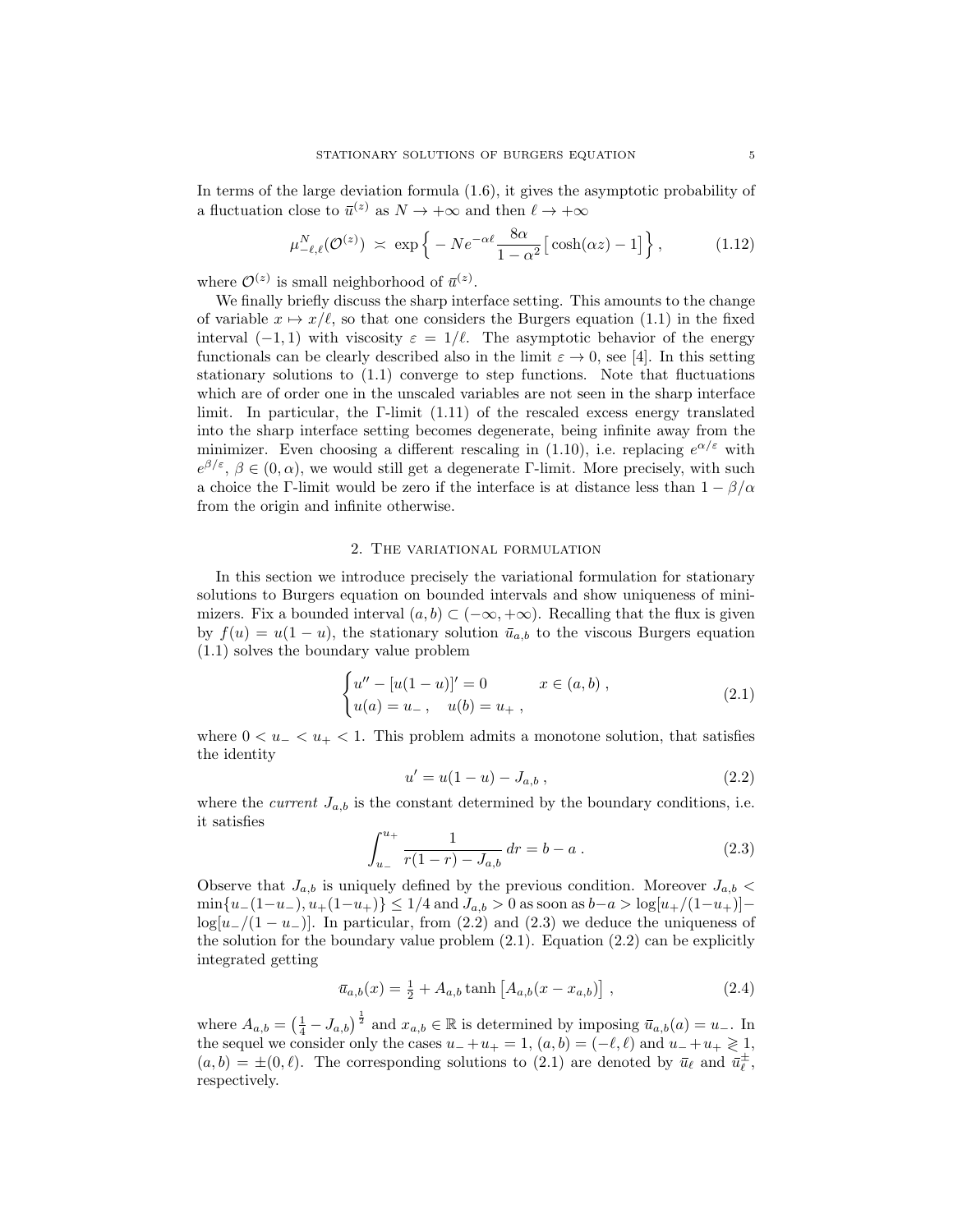The stationary solution to (1.1) in the case of an unbounded interval can be described analogously. Given  $0 < u<sub>-</sub> < u<sub>+</sub> < 1$  such that  $u<sub>-</sub> + u<sub>+</sub> \ge 1$ , we consider the boundary value problem

$$
\begin{cases}\nu'' - [u(1-u)]' = 0 & x \in \mathbb{R}_{\pm} ,\\ u(0) = u_{\mp} ,\\ \lim_{x \to \pm \infty} u(x) = u_{\pm} ,\end{cases}
$$
\n(2.5)

whose solution  $\bar{u}^{\pm}$  is given by

$$
\bar{u}^{\pm}(x) = \frac{1}{2} + A^{\pm} \tanh\left[A^{\pm}(x - x^{\pm})\right],\tag{2.6}
$$

where  $A^{\pm} = |u_{\pm} - \frac{1}{2}|$  and  $x^{\pm} \in \mathbb{R}$  is determined by imposing  $\bar{u}^{\pm}(0) = u_{\mp}$ .

Finally, given  $0 < u_{-} < u_{+} < 1$  such that  $u_{-}+u_{+} = 1$ , we consider the boundary value problem

$$
\begin{cases}\nu'' - [u(1-u)]' = 0 & x \in \mathbb{R} ,\\ \lim_{x \to \pm \infty} u(x) = u_{\pm} ,\end{cases}
$$
\n(2.7)

which has a one-parameter family of solutions given by  $\{\tau_z\bar{u}, z \in \mathbb{R}\}\$  where  $\tau_z$  is the translation by z, i.e.  $\tau_z u$  is the function defined by  $(\tau_z u)(x) := u(x - z)$ , and

$$
\bar{u}(x) = \frac{1}{2} + \left(u_{+} - \frac{1}{2}\right) \tanh\left[\left(u_{+} - \frac{1}{2}\right)x\right].
$$
\n(2.8)

We now introduce precisely the variational formulation (1.7)-(1.9) proposed in [4]. Let  $s : [0,1] \to \mathbb{R}$  be the convex function

$$
s(u) := u \log u + (1 - u) \log(1 - u)
$$
\n(2.9)

where, as usual, we understand that  $0 \log 0 = 0$ . Let also  $g : [0, 1] \times \mathbb{R} \times [0, 1] \rightarrow \mathbb{R}$ be the continuous function

$$
g(u, \varphi, p) := s(u) + s(p) + (1 - u)\varphi - \log(1 + e^{\varphi}).
$$
 (2.10)

Given  $u_{\pm} \in (0,1)$  let

$$
\varphi_{\pm} := s'(u_{\pm}) = \log \frac{u_{\pm}}{1 - u_{\pm}} \tag{2.11}
$$

and observe that if  $u_{-} + u_{+} = 1$  then  $g(u_{-}, \varphi_{-}, 0) = g(u_{+}, \varphi_{+}, 0)$ . We set

$$
\mathcal{C}^{\pm} := \{ \varphi \in AC(\mathbb{R}_{\pm}) \, : \, 0 \le \varphi' \le 1, \, \varphi(0) = \varphi_{\mp}, \, \lim_{x \to \pm \infty} \varphi(x) = \varphi_{\pm} \},
$$
  

$$
\mathcal{C} := \{ \varphi \in AC(\mathbb{R}) \, : \, 0 \le \varphi' \le 1, \, \lim_{x \to -\infty} \varphi(x) = \varphi_{-}, \, \lim_{x \to +\infty} \varphi(x) = \varphi_{+} \},
$$

where AC denotes the space of absolutely continuous functions. We consider  $\mathcal{C}^{\pm}$ and  $\mathcal C$  endowed with the topology of uniform convergence, so that they are Polish spaces, i.e., metrizable, complete and separable. Then, we consider the spaces  $L^{\infty}(\mathbb{R}_{+};[0,1])$  and  $L^{\infty}(\mathbb{R};[0,1])$  endowed with the weak\* topology, and set

$$
\mathcal{X}^{\pm} := L^{\infty}(\mathbb{R}_{\pm}; [0,1]) \times \mathcal{C}^{\pm} , \qquad \mathcal{X} := L^{\infty}(\mathbb{R}; [0,1]) \times \mathcal{C} ,
$$

that we consider endowed with the product topology. Observe that also  $\mathcal{X}^{\pm}$  and  $\mathcal{X}$ are Polish spaces.

If  $u_- + u_+ \geq 1$ , equivalently  $\varphi_- + \varphi_+ \geq 0$ , for each  $\ell > 0$  we let  $\mathcal{G}_\ell^{\pm} : \mathcal{X}^{\pm} \to$  $(-\infty, +\infty]$  be the functional defined by

$$
\mathcal{G}_{\ell}^{\pm}(u,\varphi) := \begin{cases} \int_{\pm(0,\ell)} \left[ g(u,\varphi,\varphi) - g(u_{\pm},\varphi_{\pm},0) \right] dx & \text{if } (u,\varphi) \in B_{\ell}^{\pm} \,, \\ +\infty & \text{otherwise} \,, \end{cases} \tag{2.12}
$$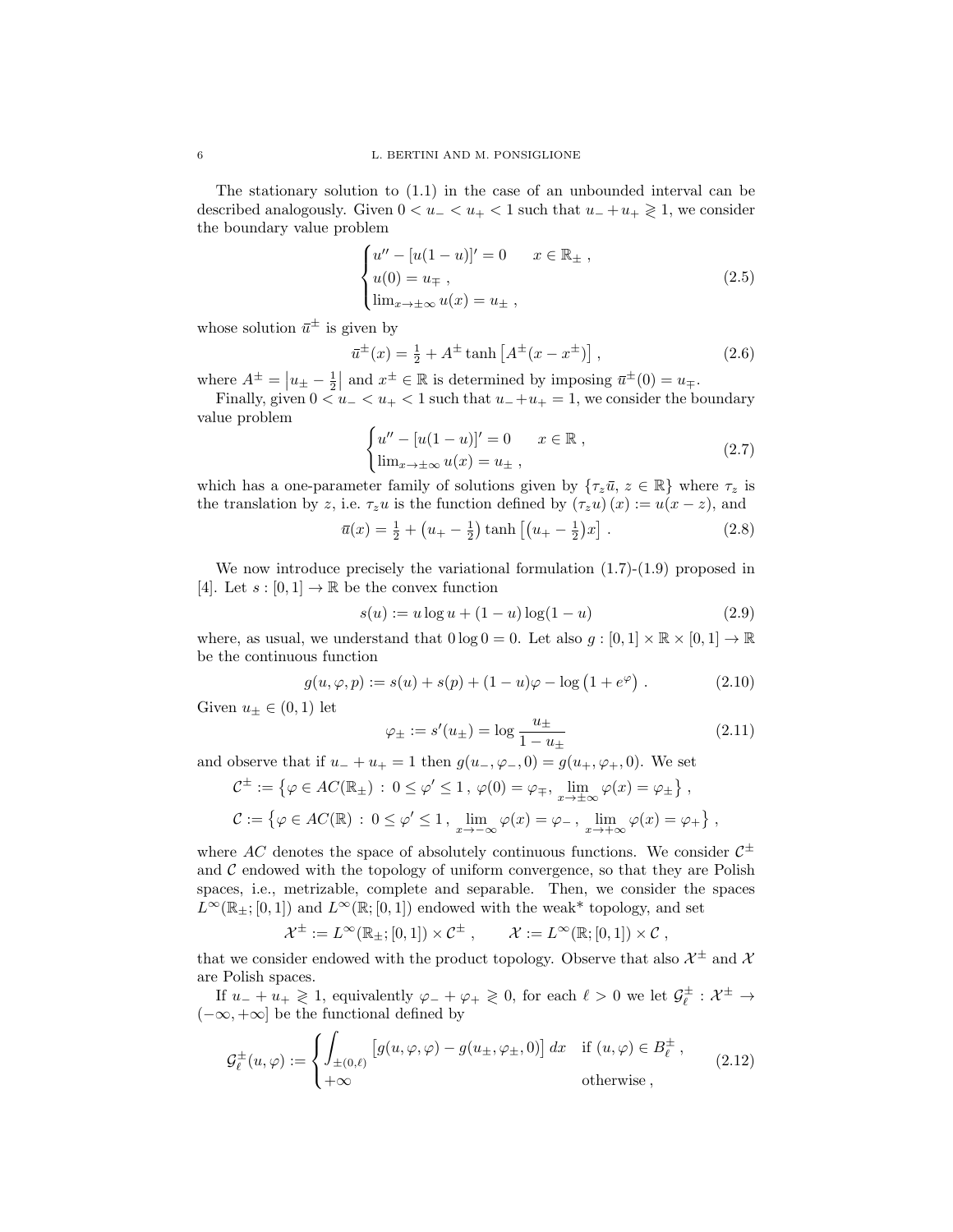where

$$
B_{\ell}^{\pm} := \left\{ (u, \varphi) \in \mathcal{X}^{\pm} : \varphi(x) = \varphi_{\pm}, u(x) = u_{\pm} \text{ for } x \in \pm [\ell, \infty) \right\}.
$$

If  $u_- + u_+ = 1$ , equivalently  $\varphi_- + \varphi_+ = 0$ , for each  $\ell > 0$  we let  $\mathcal{G}_\ell : \mathcal{X} \to$  $(-\infty, +\infty]$  be the functional defined by

$$
\mathcal{G}_{\ell}(u,\varphi) := \begin{cases} \int_{-\ell}^{\ell} \left[ g(u,\varphi,\varphi') - g(u_+,\varphi_+,0) \right] dx & \text{if } (u,\varphi) \in B_{\ell} \,, \\ +\infty & \text{otherwise} \,, \end{cases}
$$
(2.13)

where

$$
B_{\ell} := \{ (u, \varphi) \in \mathcal{X} : \varphi(x) = \varphi_{-}, u(x) = u_{-} \text{ for } x \le -\ell, \varphi(x) = \varphi_{+}, u(x) = u_{+} \text{ for } x \ge \ell \}.
$$

Observe that, up to an additive constant, the definition of  $\mathcal{G}_{\ell}^{\pm}$  and  $\mathcal{G}_{\ell}$  agrees with (1.7). According with (1.8), we also define the functionals  $\mathcal{F}_{\ell}^{\pm}: L^{\infty}(\mathbb{R}_{\pm}; [0,1]) \rightarrow$  $(-\infty, +\infty]$  and  $\mathcal{F}_\ell : L^\infty(\mathbb{R}; [0, 1]) \to (-\infty, +\infty]$  by

$$
\mathcal{F}_{\ell}^{\pm}(u) := \inf_{\varphi \in \mathcal{C}^{\pm}} \mathcal{G}_{\ell}^{\pm}(u, \varphi), \qquad \mathcal{F}_{\ell}(u) := \inf_{\varphi \in \mathcal{C}} \mathcal{G}_{\ell}(u, \varphi).
$$
 (2.14)

Since g is continuous and  $p \mapsto g(u, \varphi, p)$  is convex, the above infima are attained as soon as  $u(x) = u_{\pm}$  for  $x \in \pm [\ell, \infty)$ , respectively  $u(x) = u_{-}$  for  $x \le -\ell$  and  $u(x) = u_+$  for  $x \ge \ell$ . As shown in [4], there are functions u for which the set of minimizers is not a singleton. Recalling (2.4), we set  $\overline{\varphi}_{\ell}^{\pm} := s'(\overline{u}_{\ell}^{\pm})$  and  $\overline{\varphi}_{\ell} := s'(\overline{u}_{\ell}).$ 

**Proposition 2.1.** For each  $\ell > 0$  the functionals  $\mathcal{G}_{\ell}^{\pm}$  and  $\mathcal{G}_{\ell}$  have a unique minimizer respectively given by  $(\bar{u}_{\ell}^{\pm}, \bar{\varphi}_{\ell}^{\pm})$  and  $(\bar{u}_{\ell}, \bar{\varphi}_{\ell})$ . In particular, the unique minimizer of  $\mathcal{F}_{\ell}^{\pm}$  and  $\mathcal{F}_{\ell}$  is given by  $\bar{u}_{\ell}^{\pm}$  and  $\bar{u}_{\ell}$ , respectively.

*Proof.* We prove the statement only for  $\mathcal{G}_{\ell}$ . In view of the strict convexity of  $[0, 1] \ni u \mapsto g(u, \varphi, p)$ , we can easily minimize  $g(\cdot, \varphi, p)$  and the corresponding optimal u satisfies  $s'(u) = \varphi$ . Whence

$$
\min_{u,\varphi} \mathcal{G}_{\ell}(u,\varphi) = \min_{\varphi} \mathcal{G}_{\ell}((s')^{-1}(\varphi),\varphi) .
$$

The functional on the right hand side is clearly coercive and lower semicontinuous on  $\mathcal{C}$ . By the direct method of the calculus of variations, it thus admits a minimizer ϕ ∗ . A straightforward computation shows that the Euler-Lagrange equation for  $\mathcal{G}_{\ell}((s')^{-1}(\varphi),\varphi)$  implies that  $(s')^{-1}(\varphi^*)$  solves (2.1) in the interval  $(-\ell,\ell)$ . By the uniqueness to such problem we deduce  $\varphi^* = s'(\bar{u}_{\ell}) = \bar{\varphi}_{\ell}$ .

Finally, the last statement follows from the coercivity of  $\mathcal{G}_{\ell}$ .

### 3. Variational convergence

In this section we discuss the variational formulation on unbounded intervals. We show that the functionals in (2.12) and (2.13) are well defined also for  $\ell = \infty$  and coincide with the Γ-limit of the sequences  $\{\mathcal{G}_{\ell}^{\pm}\}\$  and  $\{\mathcal{G}_{\ell}\}\$  as  $\ell \to \infty$ . In particular, this yields the stability of the boundary value problems (2.1).

We start by the following proposition which yields the basic estimates needed in sequel. Given  $a_{\pm} \in \mathbb{R}$  we let  $\vartheta_{a_-,a_+}(x) := a_- \mathbb{I}_{\mathbb{R}_-}(x) + a_+ \mathbb{I}_{\mathbb{R}_+}(x)$ .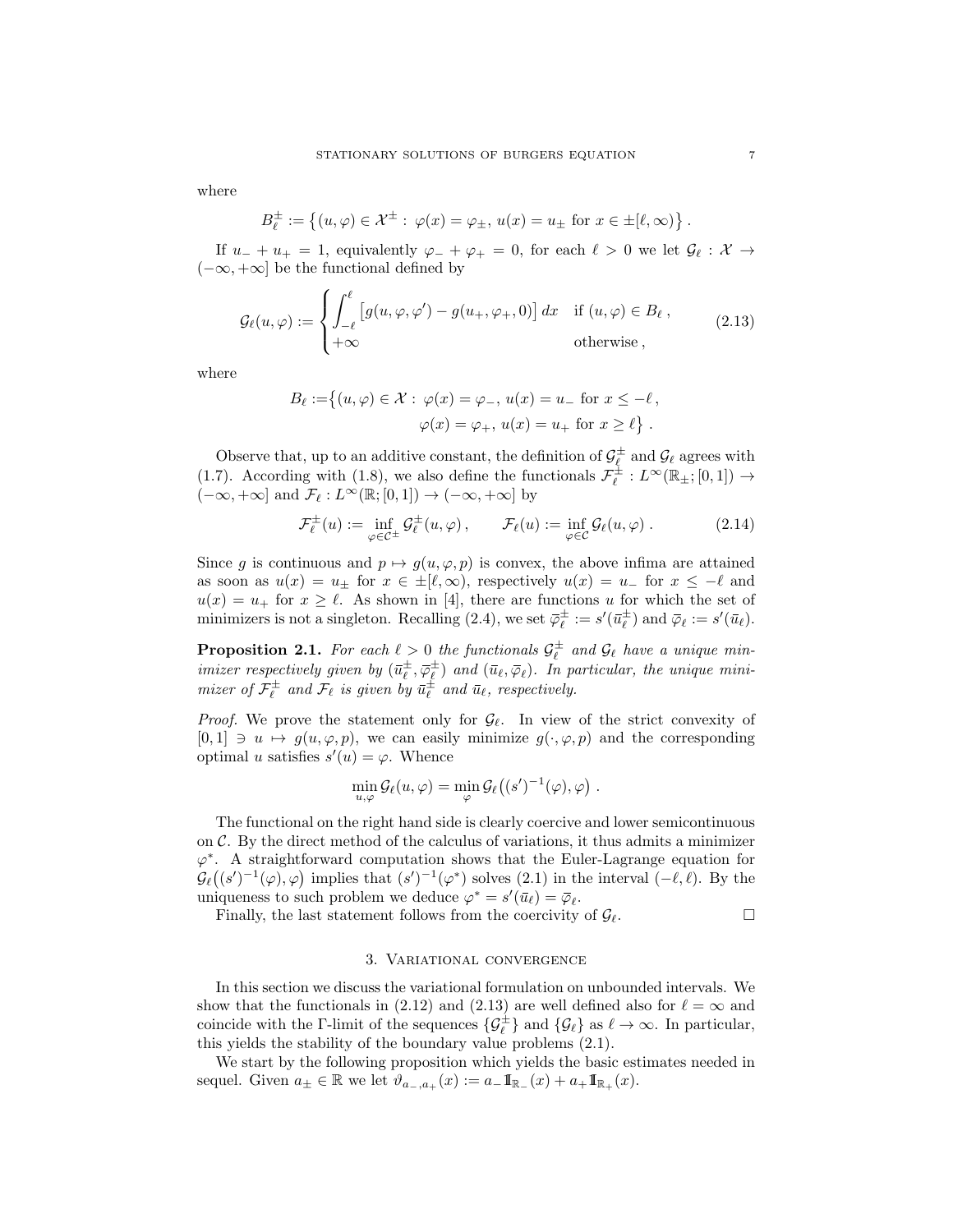**Proposition 3.1.** Let  $u_{-} + u_{+} \geq 1$ . There exists a constant  $C > 0$  such that for any  $(u, \varphi) \in \mathcal{X}^{\pm}$ 

$$
\left\|g(u,\varphi,\varphi')-g(u_\pm,\varphi_\pm,0)\right\|_{L^1(\mathbb{R}_\pm)}\leq C\left(\|u-u_\pm\|_{L^2(\mathbb{R}_\pm)}+\|\varphi-\varphi_\pm\|_{L^1(\mathbb{R}_\pm)}+1\right).
$$

Let otherwise  $u_{-} + u_{+} = 1$ . There exists a constant  $C > 0$  such that for any  $(u, \varphi) \in \mathcal{X}$ 

$$
||g(u, \varphi, \varphi') - g(u_+, \varphi_+, 0)||_{L^1(\mathbb{R})} \leq C (||u - \vartheta_{u_-, u_+}||_{L^2(\mathbb{R})} + ||\varphi - \vartheta_{\varphi_-, \varphi_+}||_{L^1(\mathbb{R})} + 1).
$$

We premise an elementary lemma.

**Lemma 3.2.** Let  $\varphi_+$ ,  $\varphi_-\in\mathbb{R}$  be such that  $\varphi_-\leq \varphi_+$ . For each  $\gamma>0$  there exists a constant  $C_\gamma(\varphi_-, \varphi_+) \in (0, +\infty)$ , satisfying  $C_\gamma(\varphi_-, \varphi_+) \to 0$  as  $\varphi_+ - \varphi_- \to 0$ , such that for any  $\varphi \in C^+$ 

$$
\int_0^{+\infty} |s(\varphi')| dx \leq \gamma \|\varphi - \varphi_+\|_{L^1(\mathbb{R}_+)} + C_{\gamma}(\varphi_-, \varphi_+).
$$

*Proof.* Given  $\delta \in (0,1)$ , let  $A_{\delta} := \{x \in \mathbb{R}_+ : \varphi'(x) \in [0,\delta]\}$  and set  $A_{\delta}^{\complement} := \mathbb{R}_+ \setminus A_{\delta}$ . We write

$$
\int_0^{+\infty} |s(\varphi')| dx = \int_{A_\delta} |s(\varphi')| dx + \int_{A_\delta^0} |s(\varphi')| dx \qquad (3.1)
$$

and estimate separately the two terms on the right hand side. To bound the first one, we first observe that for  $p \in [0,1]$  we have  $|s(p)| \leq p(|\log p| + 1)$  and then use Hölder inequality as follows

$$
\int_{A_{\delta}} \varphi' |\log \varphi'| dx = \int_{A_{\delta}} [\varphi'(x) (1+x)]^{2/3} \varphi'(x)^{1/3} (1+x)^{-2/3} |\log \varphi'(x)| dx
$$
  
\n
$$
\leq \Big[ \int_{A_{\delta}} \varphi'(x) (1+x) dx \Big]^{2/3} \Big[ \int_{A_{\delta}} \varphi'(x) (1+x)^{-2} |\log \varphi'(x)|^3 dx \Big]^{1/3}
$$
  
\n
$$
\leq \eta_{\delta} \Big[ \int_{A_{\delta}} \varphi'(x) (1+x) dx \Big]^{2/3} \leq \eta_{\delta} \Big[ \int_{0}^{\infty} \varphi'(x) dx + \varphi_{+} - \varphi_{-} \Big]^{2/3}
$$
  
\n
$$
= \eta_{\delta} \Big[ ||\varphi - \varphi_{+}||_{L^{1}(\mathbb{R}_{+})} + \varphi_{+} - \varphi_{-} \Big]^{2/3},
$$

where  $\eta_{\delta} := \max_{p \in [0,\delta]} p |\log p|^3 \int_0^{\infty} (1+x)^{-2} dx$  and in the last step we used that  $\|\varphi - \varphi_+\|_{L^1(\mathbb{R}_+)} = \int_0^\infty \varphi'(x) x \, dx.$  Since  $\int_{A_\delta} \varphi' \, dx \le \int_0^{+\infty} \varphi' \, dx = \varphi_+ - \varphi_-,$  we get

$$
\int_{A_{\delta}} |s(\varphi')| dx \le \eta_{\delta} \Big[ \| \varphi - \varphi_{+} \|_{L^{1}(\mathbb{R}_{+})} + \varphi_{+} - \varphi_{-} \Big]^{2/3} + \varphi_{+} - \varphi_{-} \qquad (3.2)
$$

To bound the second term on the right hand side of (3.1), we observe that, in view of the convexity of s, for each  $p \in [\delta, 1]$  we have

$$
|s(p)| \leq |s(\delta)| + |s'(\delta)|(p-\delta) \leq |s(\delta)| + |s'(\delta)|p.
$$

Denoting by  $|A_{\delta}^{\complement}|$  the Lebesgue measure of  $A_{\delta}^{\complement}$  we then deduce

$$
\int_{A_{\delta}^{\mathbf{0}}}|s(\varphi'(x))| dx \leq \int_{A_{\delta}^{\mathbf{0}}}|s(\delta)| + |s'(\delta)|\varphi'(x)| dx \leq |s(\delta)||A_{\delta}^{\mathbf{0}}| + |s'(\delta)|(\varphi_{+} - \varphi_{-}).
$$
\n(3.3)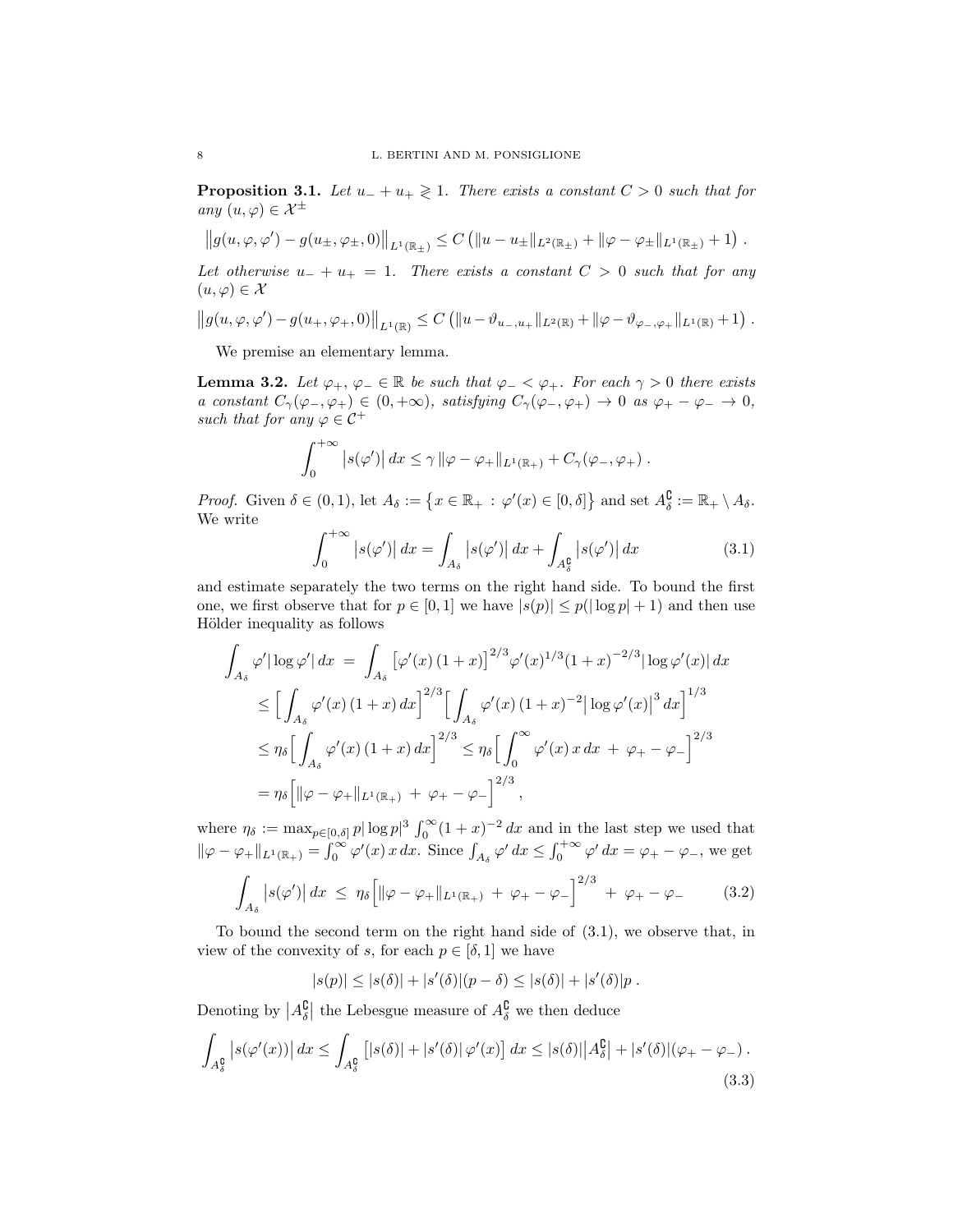Moreover, we have  $|A_{\delta}^{\complement}|$  $2^2 \leq 2\delta^{-1} \|\varphi - \varphi_+\|_{L^1(\mathbb{R}_+)}$ . Indeed,

$$
\|\varphi - \varphi_+\|_{L^1(\mathbb{R}_+)} = \int_0^{+\infty} \varphi'(x) x \, dx \ge \int_{A_\delta^{\mathfrak{g}}} \varphi'(x) x \, dx
$$
  

$$
\ge \delta \int_{A_\delta^{\mathfrak{g}}} x \, dx \ge \delta \int_0^{|A_\delta^{\mathfrak{g}}|} x \, dx = \frac{\delta}{2} |A_\delta^{\mathfrak{g}}|^2.
$$

Therefore, recalling (3.1) and noticing that  $\lim_{\delta \downarrow 0} \eta_{\delta} = 0$ ,  $\lim_{\delta \downarrow 0} \delta^{-1/2} s(\delta) = 0$ , the lemma follows easily from  $(3.2)$  and  $(3.3)$ .

*Proof of Proposition 3.1.* We prove the statement only for  $u_{-} + u_{+} > 1$ . Indeed, the statement for  $u_{-} + u_{+} < 1$  is completely analogous, and the case  $u_{-} + u_{+} = 1$ follows, noticing that  $g(u_+,\varphi_+,0) = g(u_-,\varphi_-,0)$ , from the previous ones.

Recalling (2.10) and  $\varphi_+ = s'(u_+),$  we write

$$
g(u, \varphi, \varphi') - g(u_+, \varphi_+, 0) = s(u) - s(u_+) - s'(u_+)(u - u_+) + (1 - u)(\varphi - \varphi_+) - \left[\log(1 + e^{\varphi}) - \log(1 + e^{\varphi_+})\right] + s(\varphi') .
$$

As  $\varphi \in C^+$  implies  $\varphi \leq \varphi_+ = s'(u_+),$ 

$$
\begin{aligned} \left| g(u, \varphi, \varphi') - g(u_+, \varphi_+, 0) \right| &\leq s(u) - s(u_+) - s'(u_+)(u - u_+) \\ &+ (1 - u)(\varphi_+ - \varphi) + \log \left( 1 + e^{\varphi_+} \right) - \log \left( 1 + e^{\varphi} \right) + \left| s(\varphi') \right| \,. \end{aligned} \tag{3.4}
$$

Since s is convex and  $C^2$  in  $(0, 1)$ , there exists a constant  $C > 0$  depending only on  $u_+$  such that

$$
s(u) - s(u_+) - s'(u_+)(u - u_+) \le C(u - u_+)^2.
$$

On the other hand, we clearly have  $(1 - u)(\varphi_+ - \varphi) \leq |\varphi - \varphi_+|$ . Moreover, since the real function  $\varphi \mapsto \log(1 + e^{\varphi})$  has Lipschitz constant one, we have

$$
\log(1+e^{\varphi_+}) - \log(1+e^{\varphi}) \leq |\varphi - \varphi_+|.
$$

In view of  $(3.4)$ , the proof is now completed by applying Lemma 3.2.

$$
\mathcal{L}_{\mathcal{A}}(x)
$$

$$
_{\rm Let}
$$

$$
\mathcal{D}^{\pm} := \{ (u, \varphi) \in \mathcal{X}^{\pm} \text{ such that } ||u - u_{\pm}||_{L^{2}(\mathbb{R}_{+})} + ||\varphi - \varphi_{\pm}||_{L^{1}(\mathbb{R}_{+})} < +\infty \},\
$$
  

$$
\mathcal{D} := \{ (u, \varphi) \in \mathcal{X} \text{ such that } ||u - \vartheta_{u_{-},u_{+}}||_{L^{2}(\mathbb{R})} + ||\varphi - \vartheta_{\varphi_{-},\varphi_{+}}||_{L^{1}(\mathbb{R})} < +\infty \}.
$$

In view of Proposition 3.1, we can introduce the functional  $\mathcal{G}^{\pm} : \mathcal{X}^{\pm} : (-\infty, +\infty]$ as follows

$$
\mathcal{G}^{\pm}(u,\varphi) := \begin{cases} \int_{\mathbb{R}_{\pm}} \left[ g(u,\varphi,\varphi') - g(u_{\pm},\varphi_{\pm},0) \right] dx & \text{if } (u,\varphi) \in \mathcal{D}^{\pm} \,, \\ +\infty & \text{otherwise} \,. \end{cases} \tag{3.5}
$$

Analogously, let  $\mathcal{G} : \mathcal{X} : (-\infty, +\infty]$  be defined by

$$
\mathcal{G}(u,\varphi) := \begin{cases} \int_{\mathbb{R}} \left[ g(u,\varphi,\varphi') - g(u_+,\varphi_+,0) \right] dx & \text{if } (u,\varphi) \in \mathcal{D} \,, \\ +\infty & \text{otherwise} \,. \end{cases} \tag{3.6}
$$

Our first main result concerns the variational convergences of the sequences  $\{\mathcal{G}_\ell^\pm\}$ and  $\{\mathcal{G}_{\ell}\}\$ , as respectively defined in (2.12) and (2.13), as  $\ell$  diverges. The appropriate notion is the so-called  $\Gamma$ -convergence, see [5, 6], that we next recall. Let X be a metric space and  $F_n : X \to (-\infty, +\infty], n \in \mathbb{N}$ . The sequence of functional  $\{F_n\}$  is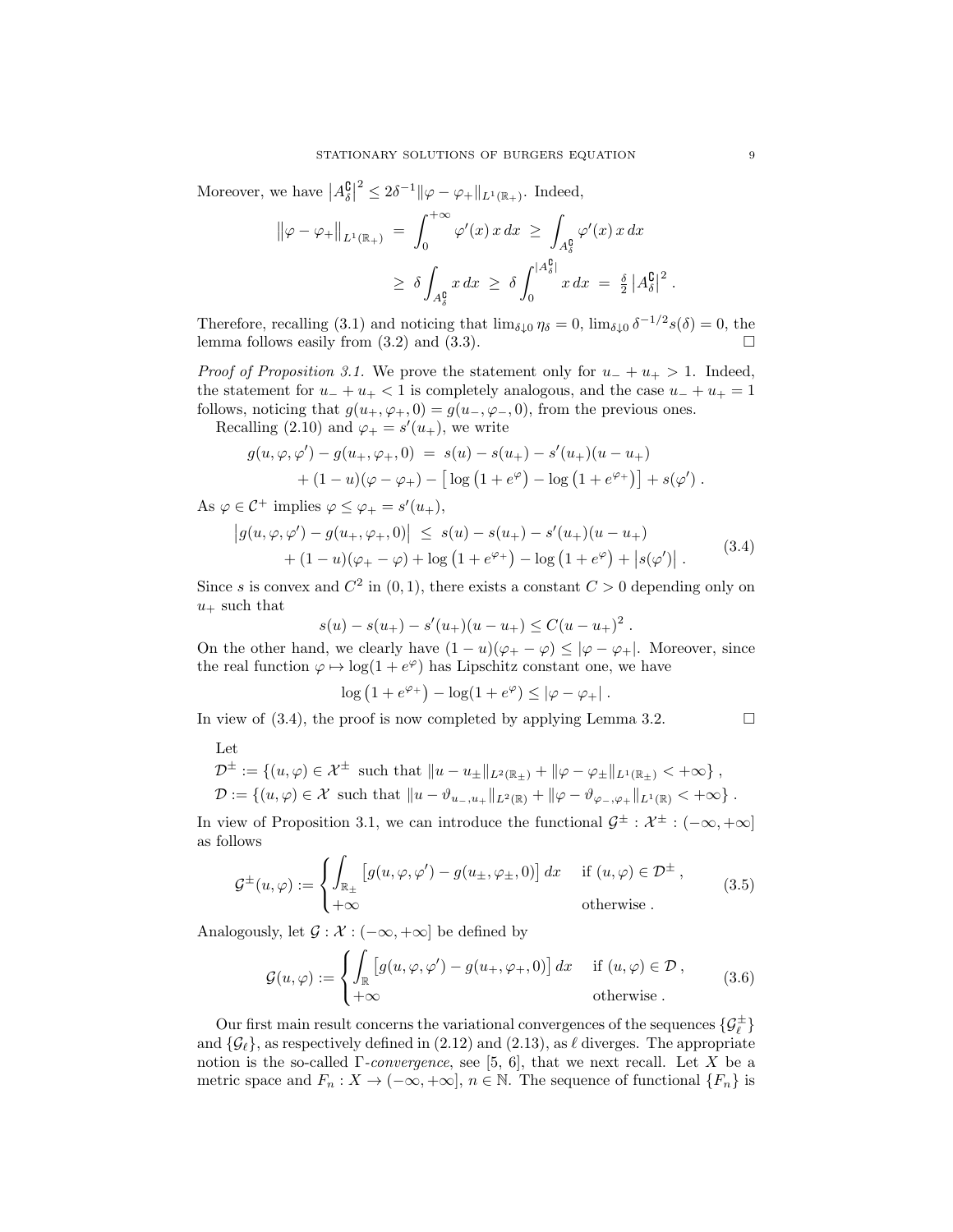said to Γ-converge to  $F: X \to (-\infty, +\infty]$  iff the two following inequalities hold for any  $x \in X$ :

- (i) Γ-lim inf *inequality*. For any sequence  $\{x_n\} \subset X$  converging to x we have  $\liminf_{n} F_n(x_n) \geq F(x)$ .
- (ii) Γ-lim sup *inequality*. There exists a sequence  $\{x_n\} \subset X$  converging to x such that  $\limsup_n F_n(x_n) \leq F(x)$ .

We also recall that the sequence  $\{F_n\}$  is *equi-coercive* iff any sequence  $\{x_n\} \subset X$ such that  $\limsup_n F_n(x_n) < +\infty$  is precompact. As well known [5, 6], the  $\Gamma$ convergence of a sequence of equi-coercive functionals  $F_n$  implies the convergence, up to a subsequence, of their minimizers to a minimizer of the Γ-limit.

Recall that the stationary solutions to the Burgers equation  $\bar{u}^{\pm}$  and  $\bar{u}$  are given in (2.6) and (2.8). We set  $\overline{\varphi}^{\pm} := s'(\overline{u}^{\pm})$  and  $\overline{\varphi} := s'(\overline{u})$ .

**Theorem 3.3.** Let  $0 < u_− < u_+ < 1$  be such that  $u_- + u_+ \ge 1$ .

(i) There exists a constant  $C \in (1, +\infty)$  such that for any  $(u, \varphi) \in \mathcal{D}^{\pm}$ 

$$
\mathcal{G}^{\pm}(u,\varphi) \leq C \left( \|u - u_{\pm}\|_{L^{2}(\mathbb{R}_{\pm})} + \|\varphi - \varphi_{\pm}\|_{L^{1}(\mathbb{R}_{\pm})} \right) + C, \tag{3.7}
$$

$$
\mathcal{G}^{\pm}(u,\varphi) \geq \frac{1}{C} \left( \|u - u_{\pm}\|_{L^2(\mathbb{R}_{+})} + \|\varphi - \varphi_{\pm}\|_{L^1(\mathbb{R}_{+})} \right) - C. \tag{3.8}
$$

Moreover, the functional  $\mathcal{G}^{\pm}$  is lower semicontinuous and coercive on  $\mathcal{X}^{\pm}$ . Finally, the unique minimizer of  $\mathcal{G}^{\pm}$  is  $(\bar{u}^{\pm}, \bar{\varphi}^{\pm})$ .

(ii) The sequence of functionals  $\{G^{\pm}_{\ell}\}_{\ell>0}$  is equi-coercive and  $\Gamma$ -converges to  $\mathcal{G}^{\pm}$  as  $\ell \to \infty$ . In particular,  $(\bar{u}_{\ell}^{\pm}, \bar{\varphi}_{\ell}^{\pm}) \to (\bar{u}^{\pm}, \bar{\varphi}^{\pm})$  as  $\ell \to \infty$ .

In contrast to the previous case, in view of the translational invariance of the limiting functional G, the sequence  $\{\mathcal{G}_{\ell}\}\$  is not equi-coercive. This loss of compactness takes place because the "interface" between  $u_-\,$  and  $u_+\,$  can escape to infinity with a bounded energy cost. However, as we state below, the compactness of sequences with equibounded energy can be recovered if we identify functions modulo translations. Recall that we denote by  $\tau_z$  the translation by  $z \in \mathbb{R}$ .

**Theorem 3.4.** Let  $0 < u_− < u_+ < 1$  be such that  $u_- + u_+ = 1$ .

(i) There exists a constant  $C \in (1, +\infty)$  such that for any  $(u, \varphi) \in \mathcal{D}$ 

$$
G(u,\varphi) \leq C(\|u - \vartheta_{u_{-},u_{+}}\|_{L^{2}(\mathbb{R})} + \|\varphi - \vartheta_{\varphi_{-},\varphi_{+}}\|_{L^{1}(\mathbb{R})}) + C, \qquad (3.9)
$$
  

$$
G(u,\varphi) \geq \frac{1}{C}(\|u - \tau_{z}\vartheta_{u_{-},u_{+}}\|_{L^{2}(\mathbb{R})} + \|\varphi - \tau_{z}\vartheta_{\varphi_{-},\varphi_{+}}\|_{L^{1}(\mathbb{R})}) - C, \quad (3.10)
$$

for some  $z \in \mathbb{R}$  depending on  $(u, \varphi)$ . Moreover, the functional  $\mathcal{G}$  is lower semicontinuous on  $X$ . Finally, the set of minimizers of  $G$  is the oneparameter family of solutions to (2.7).

(ii) Let  $\{(u_\ell, \varphi_\ell)\} \subset \mathcal{X}$  and assume  $\limsup_{\ell \to \infty} \mathcal{G}_\ell(u_\ell, \varphi_\ell) < +\infty$ . Then there exists a sequence  $\{z_\ell\} \subset \mathbb{R}$  such that  $\{(\tau_{z_\ell} u_\ell, \tau_{z_\ell} \varphi_\ell)\}\$ is precompact in X. Moreover, the sequence of functionals  $\{\mathcal{G}_{\ell}\}_{\ell>0}$   $\Gamma$ -converges to  $\mathcal{G}$  as  $\ell \to \infty$ . Finally,  $(\bar{u}_{\ell}, \bar{\varphi}_{\ell}) \to (\bar{u}, \bar{\varphi})$  as  $\ell \to \infty$ .

**Remark 3.5.** Recall (2.14), set  $\mathcal{F}^{\pm}(u) = \inf_{\varphi} \mathcal{G}^{\pm}(u, \varphi)$  and  $\mathcal{F}(u) = \inf_{\varphi} \mathcal{G}(u, \varphi)$ . Theorems 3.3 and 3.4 imply the  $\Gamma$ -convergence of the sequences  $\{\mathcal{F}_{\ell}^{\pm}\}\$  and  $\{\mathcal{F}_{\ell}\}\$  to  $\mathcal{F}^{\pm}$  and  $\mathcal{F}$ , respectively.

*Proof of Theorem 3.3.* We prove the statements only in the case  $u_{-} + u_{+} > 1$ .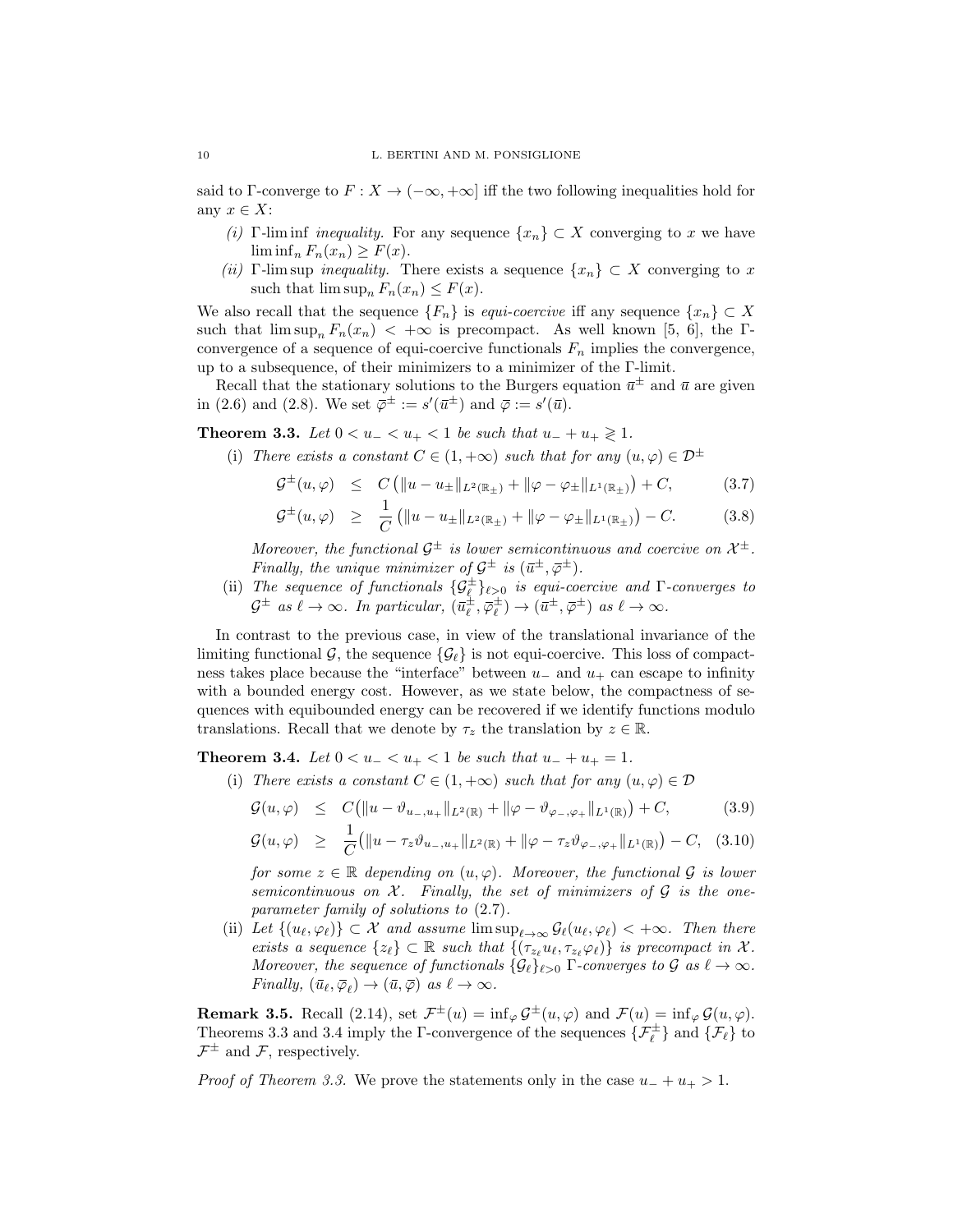*Proof of* (i). The upper bound  $(3.7)$  is a direct consequence of Proposition 3.1. In order to prove the lower bound (3.8), we first show that there exists  $C_1$  =  $C_1(\varphi_-, \varphi_+)$  such that

$$
\mathcal{G}^+(u,\varphi) \ge \frac{1}{C_1} \int_0^{+\infty} (\varphi_+ - \varphi) \, dx - C_1 \,. \tag{3.11}
$$

Observe that  $s' : (0,1) \to \mathbb{R}$  is given by  $s'(p) = \log[p/(1-p)]$ . Hence  $(s')^{-1} : \mathbb{R} \to$  $(0, 1)$  is given by  $(s')^{-1}(q) = e^q/(1 + e^q)$ . Therefore

$$
f(q) := g((s')^{-1}(q), q, 0) = q - 2\log(1 + e^q)
$$

and in particular,  $g(u_+,\varphi_+,0) = f(\varphi_+)$ . By the strict convexity of  $g(\cdot,q,p)$  for a fixed  $(q, p) \in [\varphi_-, \varphi_+] \times [0, 1]$ , the infimum of  $\mathcal{G}^+(\cdot, \varphi)$  for a fixed  $\varphi \in \mathcal{C}^+$  is achieved when u satisfies  $s'(u) = \varphi$ . Hence

$$
\mathcal{G}^+(u,\varphi) \geq \mathcal{G}^+\big((s')^{-1}(\varphi),\varphi\big) = \int_0^\infty \left[ s(\varphi') + f(\varphi) - f(\varphi_+) \right] dx.
$$

Since the real function f is concave, for any  $q \in [\varphi_-, \varphi_+]$ 

$$
f(q) - f(\varphi_+) \ge \frac{f(\varphi_-) - f(\varphi_+)}{\varphi_+ - \varphi_-} (\varphi_+ - q) =: m(\varphi_+ - q) . \tag{3.12}
$$

It is simple to check that  $m > 0$  because  $\varphi_- + \varphi_+ > 0$ . We thus deduce

$$
\mathcal{G}^+(u,\varphi) \geq \frac{m}{2} \int_0^\infty \left[ \varphi_+ - \varphi \right] dx
$$
  
 
$$
+ \inf \left\{ \int_0^\infty \left[ s(\psi') + \frac{m}{2} (\varphi_+ - \psi) \right] dx, \ \psi \in \mathcal{C}^+ : \ \psi - \varphi_+ \in L^1(\mathbb{R}_+) \right\}.
$$
 (3.13)

In view of Lemma 3.2, the infimum on the right hand side above is finite. This concludes the proof of the bound (3.11).

We next prove the  $L^2$  bound on u. Since the right hand side of  $(3.13)$  is bounded from below, there exists a constant  $C_2 = C_2(\varphi_-, \varphi_+)$  such that for any  $\varphi \in C^+$  $\mathcal{G}^+((s')^{-1}(\varphi), \varphi) \geq -C_2$ . Therefore

$$
\mathcal{G}^+(u,\varphi) \geq \mathcal{G}^+(u,\varphi) - \mathcal{G}^+\big((s')^{-1}(\varphi),\varphi\big) - C_2
$$
  
= 
$$
\int_0^\infty \left\{ s(u) - \varphi u - \left[ s\big((s')^{-1}(\varphi)\big) - \varphi\left(s'\right)^{-1}(\varphi)\right] \right\} dx - C_2.
$$

Since  $u \in [0,1], (s')^{-1}$  is locally Lipschitz on  $\mathbb{R}, (s')^{-1}(\varphi_+) = u_+ \in (0,1)$  and s is locally Lipschitz in (0, 1), the  $L^1$  bound on  $\varphi - \varphi_+$  implies there exists  $C_3$  such that

$$
\mathcal{G}^+(u,\varphi) \ \geq \ \int_0^\infty \big[ s(u) - s(u_+) - s'(u_+)(u - u_+) \big] \, dx - C_3 \| \varphi - \varphi_+ \|_{L^1(\mathbb{R}_+)} - C_2 \ .
$$

The proof is completed by the uniform convexity of  $s$  on  $[0, 1]$ .

To prove the lower semicontinuity of  $\mathcal{G}^+$ , given a sequence  $\{(u_n,\varphi_n)\}\subset \mathcal{X}^+$ converging to  $(u, \varphi)$ , we need to show that  $\mathcal{G}^+(u, \varphi) \leq \liminf_n \mathcal{G}^+(u_n, \varphi_n)$ . We can clearly assume that  $\liminf_{n} \mathcal{G}^+(u_n, \varphi_n) < +\infty$ , and therefore, by taking if necessary a subsequence, that  $\{(u_n, \varphi_n)\}\)$  has equibounded energy. In particular, by (3.8) we deduce that  $u - u_+$  belongs to  $L^2(\mathbb{R}^+)$  and  $\varphi - \varphi_+$  belongs to  $L^1(\mathbb{R}^+)$ . Again, from (3.8) we easily deduce that

$$
\lim_{L \to \infty} \liminf_{n} \varphi_n(L) = \varphi_+.
$$
\n(3.14)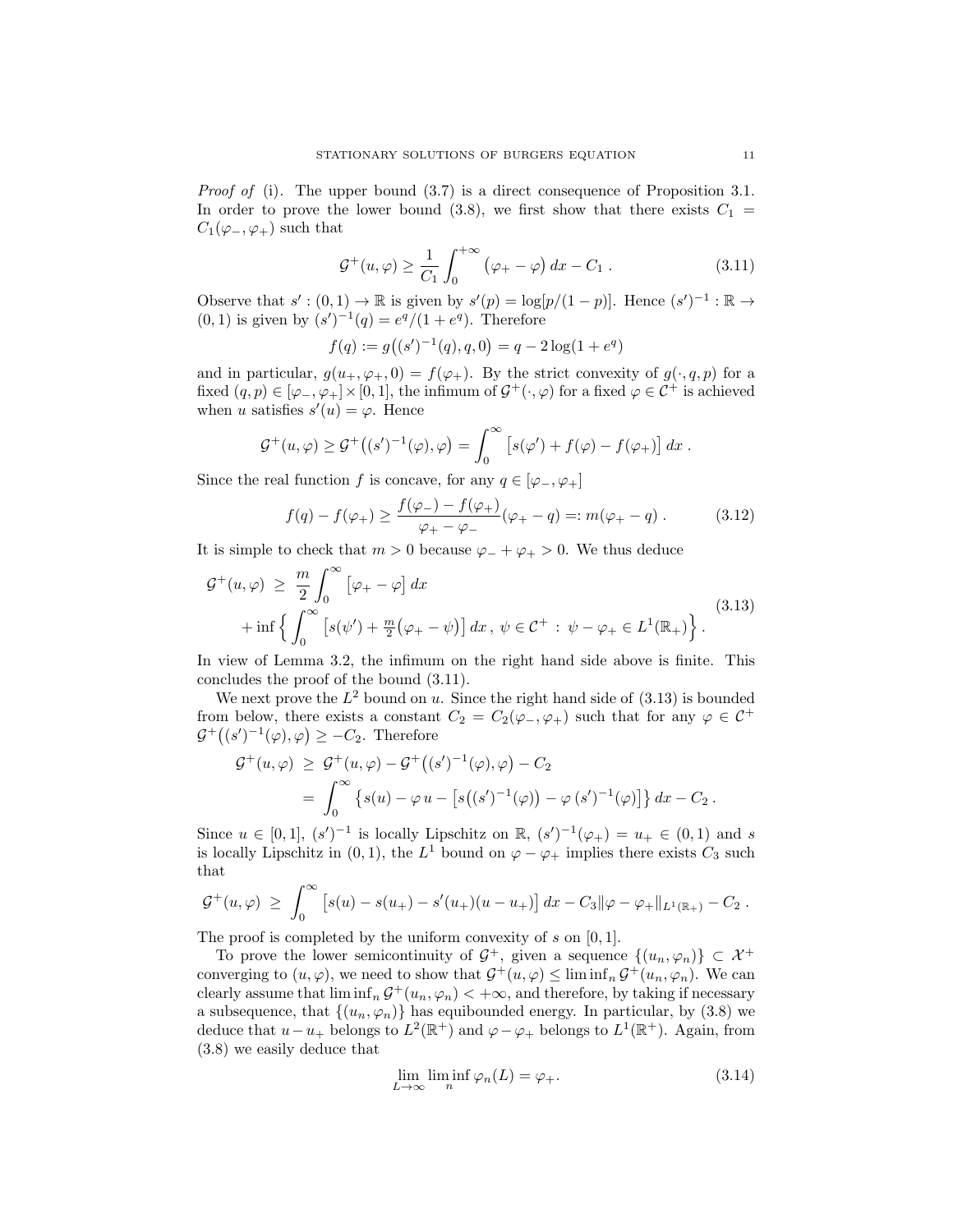Given an interval  $I \subseteq \mathbb{R}$ , we introduce the localized functional  $\mathcal{G}_I^+$  defined by

$$
\mathcal{G}_I^+(u,\varphi) := \int_I \left[ g(u,\varphi,\varphi') - g(u_+,\varphi_+,0) \right] dx. \tag{3.15}
$$

By the convexity of s, for each  $L > 0$  the functional  $\mathcal{G}^+_{(0,L)}$  is lower semicontinuous on  $\mathcal{X}^+$ . Since by Proposition 3.1  $\lim_{L\to\infty} \mathcal{G}^+_{(L,+\infty)}(u,\varphi) = 0$ , to complete the proof it is thus enough to show that

$$
\lim_{L \to \infty} \liminf_{n} \mathcal{G}^+_{(L, +\infty)}(u_n, \varphi_n) \ge 0.
$$
\n(3.16)

To this purpose, let m be as defined in  $(3.12)$ . Arguing as in the proof of  $(3.13)$ 

$$
\mathcal{G}_{(L,+\infty)}^+(u_n,\varphi_n) \ge \inf \left\{ \int_L^\infty \left[ s(\psi') + m(\varphi_+ - \psi) \right] dx, \ \psi : \ \psi(L) = \varphi_n(L) \right\}
$$

$$
= \inf \left\{ \int_0^\infty \left[ s(\psi') + m(\varphi_+ - \psi) \right] dx, \ \psi : \ \psi(0) = \varphi_n(L) \right\},
$$

where, of course,  $\psi$  is increasing and satisfies  $\lim_{x\to+\infty}\psi(x) = \varphi_+$ . In view of (3.14) and Lemma 3.2 the bound (3.16) follows.

The coercivity of  $\mathcal{G}^+$  follows trivially from the equi-coercivity and  $\Gamma$ -convergence of the sequence  $\{\mathcal{G}_{\ell}^{+}\}$  proven in item (ii) below.

Since  $\mathcal{G}^{\pm}$  is bounded from below, coercive, and lower-semicontinuous, by arguing as in the proof of Proposition 2.1 we conclude that the unique minimizer of  $\mathcal{G}^{\pm}$  is the solution to (2.5).

*Proof of* (ii). Let  $\{(u_\ell, \varphi_\ell)\}\subset \mathcal{X}^+$  be a sequence such that  $\mathcal{G}_\ell(u_\ell, \varphi_\ell) \leq K$  for some  $K \in \mathbb{R}$ ; we next show that  $\{(u_{\ell}, \varphi_{\ell})\}$  is precompact. To this purpose, notice that by the very definition (2.12) of  $\mathcal{G}_{\ell}$  we have  $\mathcal{G}_{\ell}(u_{\ell}, \varphi_{\ell}) = \mathcal{G}(u_{\ell}, \varphi_{\ell})$ . Therefore, by the lower bound (3.8) we have

$$
||u_{\ell} - u_{+}||_{L^{2}(\mathbb{R}^{+})} + ||\varphi_{\ell} - \varphi_{+}||_{L^{1}(\mathbb{R}^{+})} \leq C(K + C). \tag{3.17}
$$

Fix  $\varepsilon > 0$  and let  $x_{\varepsilon,\ell} := \inf\{x > 0, \varphi_\ell(x) = \varphi_+ - \varepsilon\}.$  From (3.17) we deduce  $\limsup_{\ell} x_{\varepsilon,\ell} < +\infty$ . Since  $\varphi'_{\ell} \in [0,1]$ , we thus deduce the precompactness of  $\{\varphi_{\ell}\}\$ in  $\mathcal{C}^+(\mathbb{R}_+)$ . As  $L^\infty(\mathbb{R}_+; [0,1])$  is compact with respect to the weak\* topology this concludes the proof of the equi-coercivity of  $\mathcal{G}_{\ell}$ .

In order o prove the Γ-liminf inequality let  $(u_\ell, \varphi_\ell) \to (u, \varphi)$ , and assume without loss of generality that  $(u_\ell, \varphi_\ell)$  has equibounded energy. By the very definition (2.12) of  $\mathcal{G}_{\ell}$  and the lower semicontinuity of  $\mathcal{G}$ 

$$
\mathcal{G}(u,\varphi)\leq \liminf_{\ell}\mathcal{G}(u_\ell,\varphi_\ell)=\liminf_{\ell}\mathcal{G}_\ell(u_\ell,\varphi_\ell).
$$

To prove the Γ-limsup inequality fix  $(u, \varphi) \in \mathcal{X}^+$  with finite energy. We define  $(u_{\ell}, \varphi_{\ell})$  as follows. We set  $u_{\ell} \equiv u$  in  $[0, \ell]$ , and  $u_{\ell} \equiv u_{+}$  in  $(\ell, +\infty)$ . Moreover, we set  $\varphi_\ell \equiv \varphi$  in  $[0, \ell-1], \varphi_\ell \equiv \varphi_+$  in  $[\ell, +\infty)$ , and we extend it by affine interpolation on  $[\ell - 1, \ell]$ . A direct computation shows that  $(u_{\ell}, \varphi_{\ell})$  is a recovery sequence for  $(u, \varphi)$ .

Proof of Theorem 3.4. The proof will be easily achieved by applying Theorem 3.3 and translations invariance arguments.

*Proof of* (i). The upper bound (3.9) on  $\mathcal G$  is a direct consequence of Proposition 3.1. In order to prove the lower bound (3.10), let  $z \in \mathbb{R}$  be such that  $\varphi(z) = (\varphi_+ +$  $\varphi$ <sub>−</sub>)/2 = 0. The lower bound then follows by applying (3.8) with  $\mathbb{R}^{\pm}$  replaced by  ${x \leq z}$  and  ${x \geq z}$ .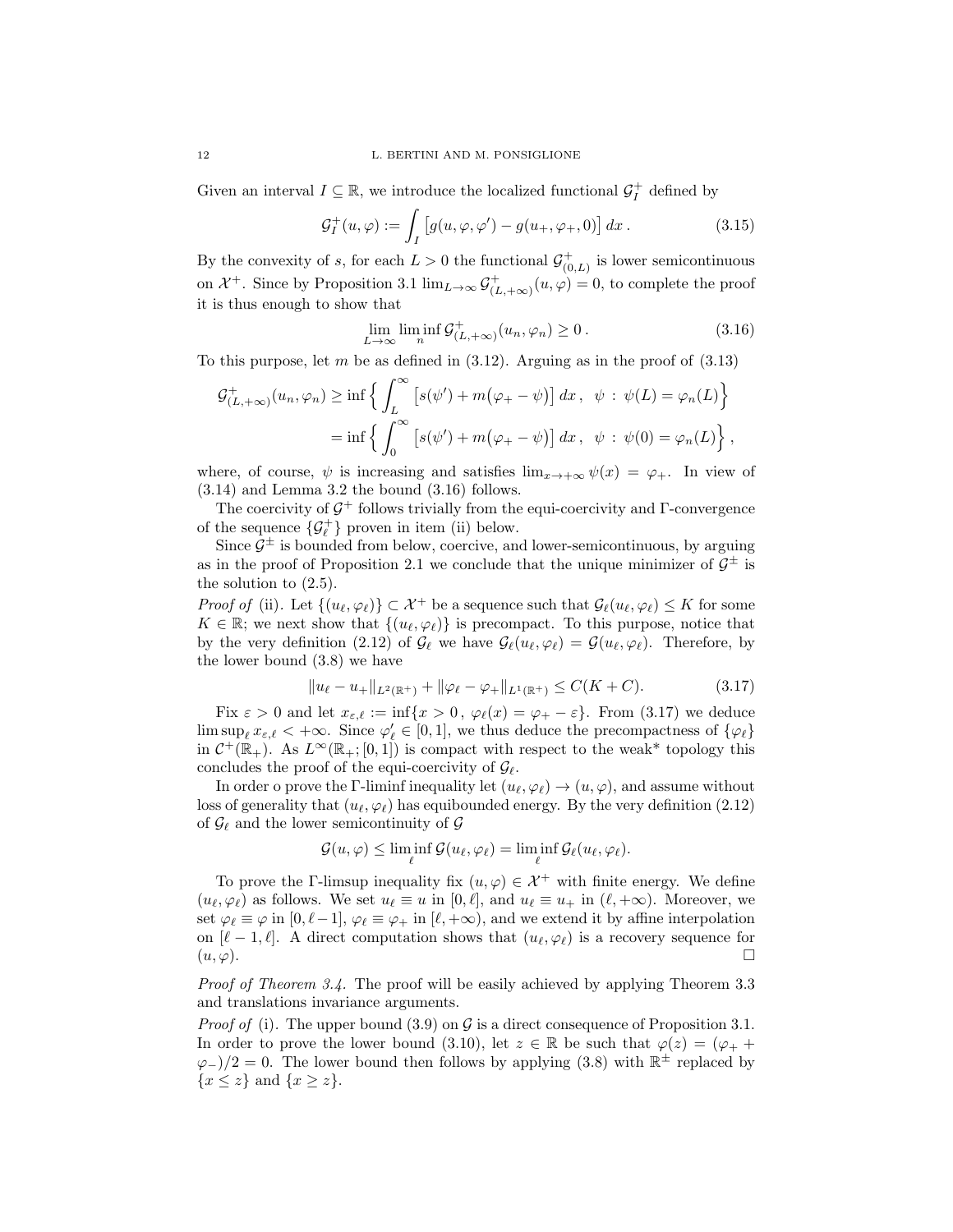We next prove the lower semicontinuity of G. Let  $(u_n, \varphi_n) \to (u, \varphi)$ ; by taking, if necessary, a subsequence we assume that  $\liminf_{n} \mathcal{G}(u_n, \varphi_n) = \lim_{n} \mathcal{G}(u_n, \varphi_n)$ . Let  $\{z_n\} \subset \mathbb{R}$  be such that  $\varphi_n(z_n) = 0$ . By taking, if necessary, a further subsequence we assume that  $z_n \to z$  for some  $z \in \mathbb{R}$ . According with the notation introduced in  $(3.15)$ , we write

$$
\mathcal{G}(u_n,\varphi_n)=\mathcal{G}_{(-\infty,z_n)}(u_n,\varphi_n)+\mathcal{G}_{(z_n,+\infty)}(u_n,\varphi_n).
$$

By translation invariance the statement now follows from the lower semicontinuity of  $\mathcal{G}^{\pm}$ , see item (i) in Theorem 3.3.

The last statement will follow once we prove that the pair  $(\bar{u}, \bar{\varphi})$  is the unique minimizer of G among all  $(u, \varphi) \in \mathcal{X}$  satisfying  $\varphi(0) = 0$ . This readily follows from the uniqueness property stated in item (i) of Theorem 3.3.

*Proof of* (ii). Given a sequence  $\{(u_{\ell}, \varphi_{\ell})\} \subset \mathcal{X}$  such that  $\mathcal{G}_{\ell}(u_{\ell}, \varphi_{\ell}) < +\infty$ , let  $\{z_{\ell}\}\subset \mathbb{R}$  be such that  $\varphi_{\ell}(z_{\ell}) = 0$ . Observe that  $z_{\ell} \in (-\ell, \ell)$  and write

$$
G_{\ell}(u_{\ell},\varphi_{\ell}) = G_{(-\ell,z_{\ell})}(u_{\ell},\varphi_{\ell}) + G_{(z_{\ell},\ell)}(u_{\ell},\varphi_{\ell})
$$
  
= 
$$
G_{\ell}^-(\tau_{-z_{\ell}}u_{\ell},\tau_{-z_{\ell}}\varphi_{\ell}) + G_{\ell}^+(\tau_{-z_{\ell}}u_{\ell},\tau_{-z_{\ell}}\varphi_{\ell}).
$$

In view of the equi-coercivity of  $\mathcal{G}_{\ell}^{\pm}$  stated in item (ii) Theorem 3.3, the compactness property of  $\{\mathcal{G}_{\ell}\}\$  follows. Thanks again to item (ii) in Theorem 3.3, the above decomposition of the energy functionals easily yields the Γ-convergence result.

Finally, the fact that the unique minimizer  $(\bar{u}_{\ell}, \bar{\varphi}_{\ell})$  of  $\mathcal{G}_{\ell}$  converges to  $(\bar{u}, \bar{\varphi})$  in X follows by the  $\Gamma$ -convergence and the fact that  $\overline{\varphi}_{\ell}(0) = 0$  for every  $\ell$ .

## 4. Development by Γ-convergence

In this section we analyze in more detail the functional  $\mathcal{G}_{\ell}$  for the choice of the boundary data corresponding to a standing wave for the Burgers equation in the whole line. As we discussed previously, when  $u_{-} + u_{+} = 1$  there is a one parameter family of solutions to (2.7) given by  $\tau_z \bar{u}$ ,  $z \in \mathbb{R}$ . Accordingly, the minimizers of the limiting functional G in (3.6) are given by  $(\tau_z\bar{u}, \tau_z\bar{\varphi})$ . On the other hand, recalling Theorem 3.4, the minimizer of the finite volume energy  $\mathcal{G}_{\ell}$  is unique and converges to  $(\bar{u}, \bar{\varphi})$ . The purpose of this section is to provide a variational framework to select this minimizer, based again on the notion of Γ-convergence, and more precisely on the notion of development by Γ-convergence introduced in [1].

Let  $\alpha \in (0,1)$  be such that  $u_{\pm} = (1 \pm \alpha)/2$ . Recalling (2.13) and (3.6), we are interested in the asymptotic behavior of the functionals  $\widehat{\mathcal{G}}_{\ell} : \mathcal{X} \to (-\infty, +\infty]$ defined by

$$
\widehat{\mathcal{G}}_{\ell}(u,\varphi) := e^{\alpha \ell} \big[ \mathcal{G}_{\ell}(u,\varphi) - \min \mathcal{G} \big], \qquad (4.1)
$$

where the exponential rescaling has been introduced to get a non trivial limit. In particular, as stated below, the unique minimizer of the limiting functional is  $(\bar{u}, \bar{\varphi})$ , where  $\bar{u}$  is the stationary solution satisfying  $\bar{u}(0) = 1/2$ , see (2.8), and  $\bar{\varphi} = s'(\bar{u})$ .

**Theorem 4.1.** Let  $\alpha \in (0,1)$  be such that  $u_{\pm} = (1 \pm \alpha)/2$ .

(i) Let  $\{(u_\ell, \varphi_\ell)\}\subset \mathcal{X}$  be sequence such that  $\limsup_{\ell\to\infty} \widehat{\mathcal{G}}_\ell(u_\ell, \varphi_\ell) < +\infty$ . Then, up to a subsequence,  $(u_{\ell}, \varphi_{\ell}) \to (\tau_z \bar{u}, \tau_z \bar{\varphi})$  for some  $z \in \mathbb{R}$ . In particular, the sequence of functionals  $\{\widehat{\mathcal{G}}_{\ell}\}\)$  is equi-coercive.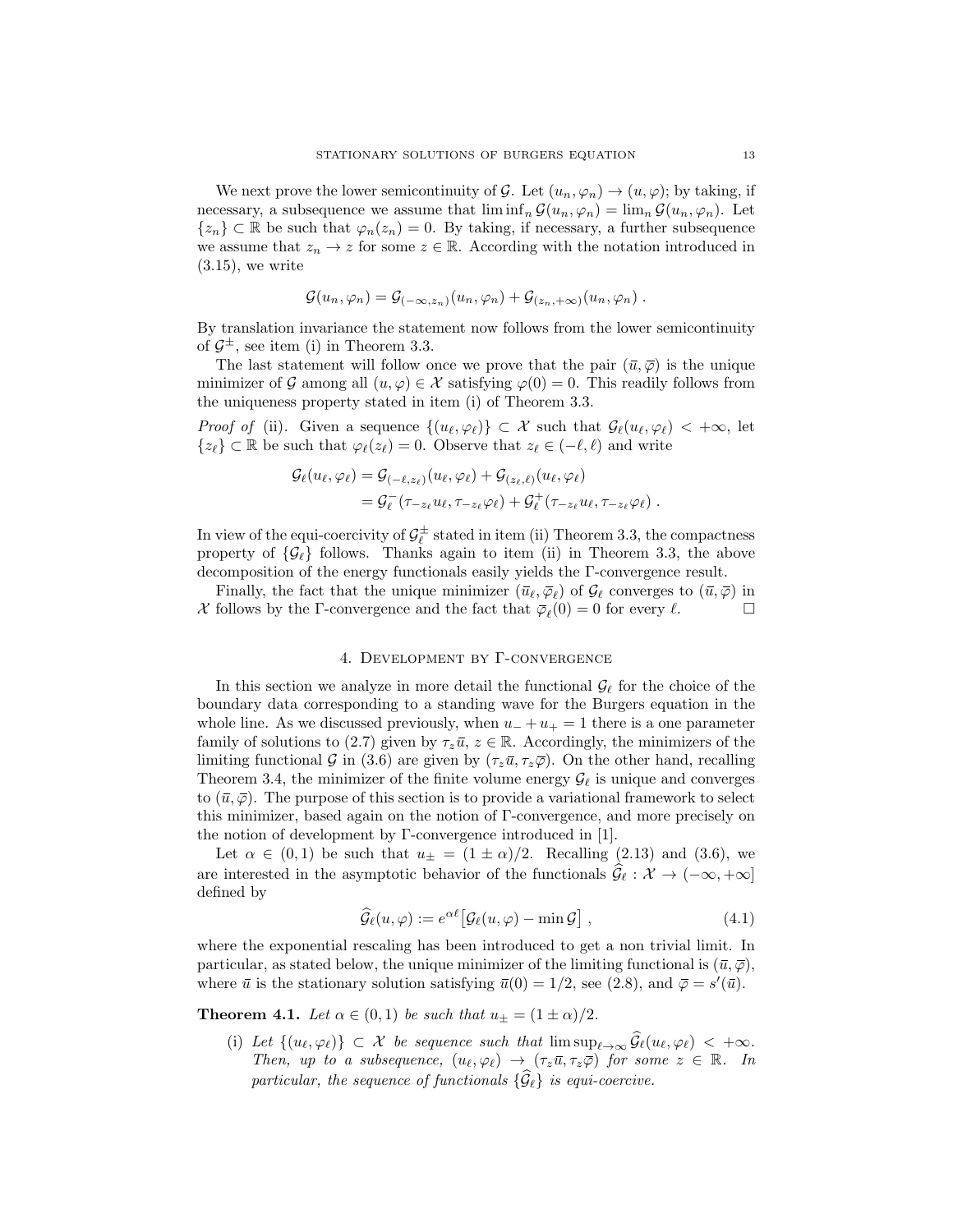(ii) As  $\ell \to \infty$  the sequence of functionals  $\{\widehat{\mathcal{G}}_{\ell}\}\Gamma$ -converges to the functional  $\widehat{\mathcal{G}} : \mathcal{X} \to (-\infty, +\infty]$  defined by  $\mathcal{G}(u, \varphi) :=$  $\sqrt{ }$ J  $\mathcal{L}$ 8α  $\frac{\partial a}{\partial (1-\alpha^2)} \cosh(\alpha z)$  if  $(u,\varphi) = (\tau_z \bar{u}, \tau_z \bar{\varphi})$  for some  $z \in \mathbb{R}$ ,  $+\infty$  otherwise.

**Remark 4.2.** Let  $\widehat{\mathcal{F}}_{\ell}(u) = \inf_{\varphi} \widehat{\mathcal{G}}_{\ell}(u, \varphi)$ . Theorem 4.1 then imply that  $\{\widehat{\mathcal{F}}_{\ell}\}$  is equi-coercive and Γ-converges to  $\min_{\varphi} \widehat{\mathcal{G}}(u, \varphi)$ . Note that the Γ-limit is finite only if  $u = \tau_z \bar{u}$  for some  $z \in \mathbb{R}$  and in such a case is given by  $\widehat{\mathcal{G}}(\tau_z \bar{u}, \tau_z \bar{\varphi})$ .

The proof of Theorem 4.1 is based on few computations that we collect in the following two lemmata. Recall that  $\bar{u}_{\ell}$  is the solution to (2.1) in the symmetric interval  $(-\ell, \ell)$  and  $\overline{\varphi}_{\ell} = s'(\overline{u}_{\ell})$ . In particular,  $\overline{u}_{\ell}$  solves  $\overline{u}'_{\ell} = \overline{u}_{\ell}(1 - \overline{u}_{\ell}) - J_{\ell}$  where  $J_{\ell} \in \mathbb{R}$  is the constant satisfying

$$
\int_{u_{-}}^{u_{+}} \frac{1}{r(1-r) - J_{\ell}} dr = 2\ell.
$$
 (4.2)

Analogously,  $\bar{u}' = \bar{u}(1-\bar{u}) - J$  where  $J = (1-\alpha^2)/4$ . It is simple to check that  $J_\ell \uparrow J$  as  $\ell \to \infty$ ; in the sequel we need however the sharp asymptotic of  $J_\ell$ .

**Lemma 4.3.** Let  $\alpha \in (0,1)$  be such that  $u_{\pm} = (1 \pm \alpha)/2$ . Then

$$
\lim_{\ell \to \infty} e^{\alpha \ell} (J - J_{\ell}) = \alpha^2.
$$

Proof. The integral on the left hand side of (4.2) can be calculated explicitly and the proof of the lemma can be achieved by few tedious computations. We give however a lighter argument below.

Let  $E_\ell := J - J_\ell$ , and notice that  $E_\ell \downarrow 0$  as  $\ell \to \infty$ . By symmetry, (4.2) is equivalent to

$$
\int_{1/2}^{(1+\alpha)/2} \frac{1}{r(1-r) - J + E_{\ell}} dr = \ell.
$$

Performing the change of variables  $r = (1 + \alpha - s)/2$ , this is further equivalent to

$$
2\int_0^\alpha \frac{1}{2\alpha s - s^2 + 4E_\ell} ds = \ell ,\qquad(4.3)
$$

where we used that  $J = (1 - \alpha^2)/4$ . We rewrite the left hand side above as follows

$$
2\int_0^{\alpha} \frac{1}{2\alpha s - s^2 + 4E_{\ell}} ds = 2\int_0^{\alpha} \frac{1}{2\alpha s + 4E_{\ell}} ds + R(E_{\ell})
$$
  

$$
= \frac{1}{\alpha} \log \left[ \frac{\alpha^2}{2E_{\ell}} \left( 1 + \frac{2E_{\ell}}{\alpha^2} \right) \right] + R(E_{\ell}), \tag{4.4}
$$

where

$$
R(E) := 2 \int_0^{\alpha} \left[ \frac{1}{2\alpha s - s^2 + 4E} - \frac{1}{2\alpha s + 4E} \right] ds.
$$

It is simple to check that

$$
R(0) = \lim_{E \downarrow 0} R(E) = 2 \int_0^\alpha \frac{s^2}{2\alpha s (2\alpha s - s^2)} ds = \frac{1}{\alpha} \log 2.
$$

From  $(4.3)$  and  $(4.4)$  we then get

$$
\ell = \frac{1}{\alpha} \log \frac{\alpha^2}{E_\ell} + \frac{1}{\alpha} \log \left( 1 + \frac{2E_\ell}{\alpha^2} \right) + R(E_\ell) - R(0) ,
$$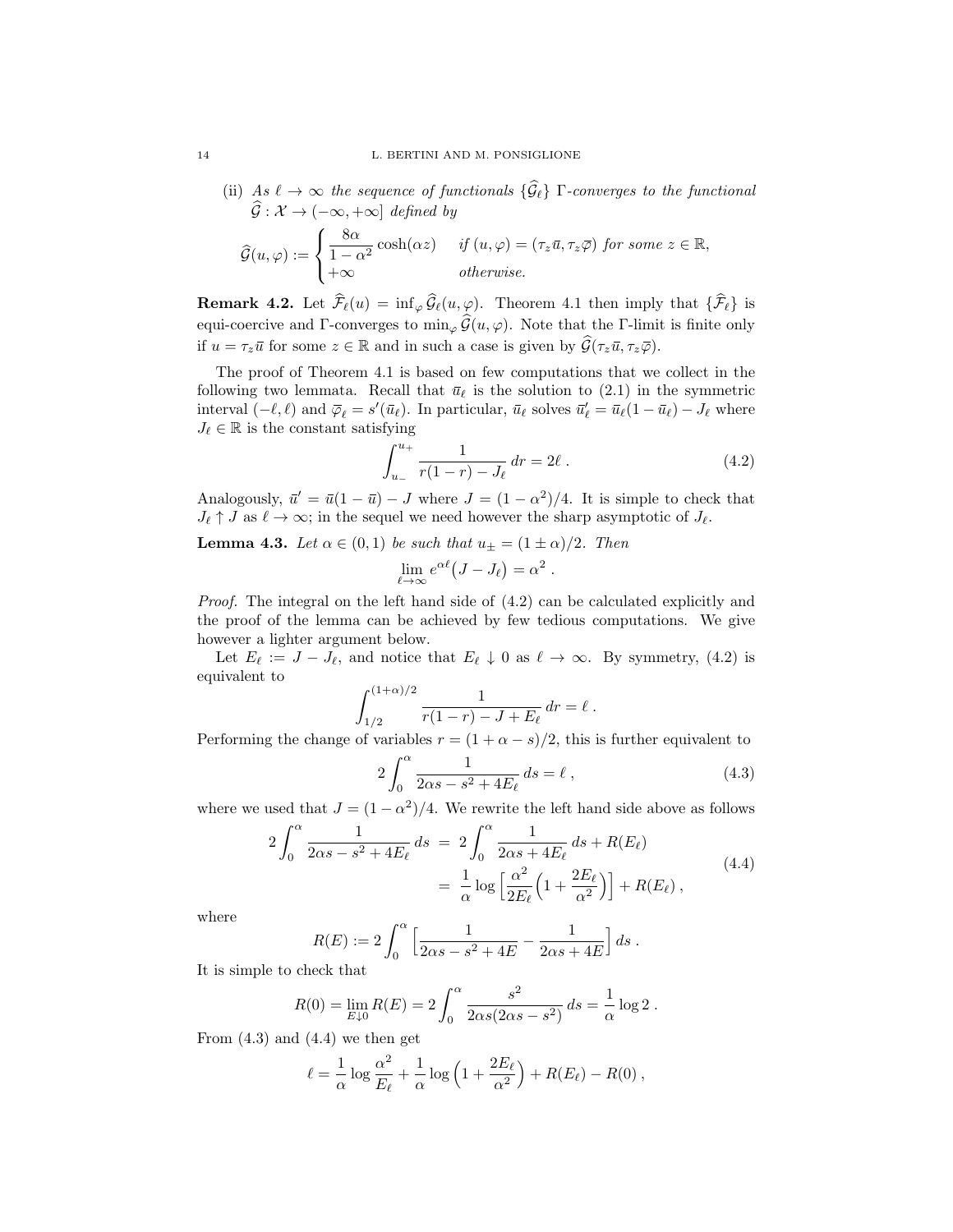which, recalling  $E_\ell \downarrow 0$  as  $\ell \to \infty$ , yields the statement.

As follows from Theorem 3.4,  $\mathcal{G}_{\ell}(\bar{u}_{\ell}, \bar{\varphi}_{\ell}) \to \mathcal{G}(\bar{u}, \bar{\varphi})$  as  $\ell \to \infty$ . We next compute the sharp asymptotic of the energy of the minimizer  $(\bar{u}_{\ell}, \bar{\varphi}_{\ell}).$ 

**Lemma 4.4.** Let  $\alpha \in (0,1)$  be such that  $u_{\pm} = (1 \pm \alpha)/2$ . Then

$$
\lim_{\ell \to \infty} e^{\alpha \ell} \Big[ \mathcal{G}_{\ell}(\bar{u}_{\ell}, \bar{\varphi}_{\ell}) - \mathcal{G}(\bar{u}, \bar{\varphi}) \Big] = \frac{8\alpha}{1 - \alpha^2}.
$$

*Proof.* Recall that  $\bar{u}_{\ell}$  and  $\bar{u}$  satisfy (2.2) with constants  $J_{\ell}$  and  $J$ , respectively. Recall also that  $\overline{\varphi}_{\ell} = s'(\overline{u}_{\ell})$ . From the very definition (2.10) of g we deduce

$$
g(\bar{u}_{\ell}, \bar{\varphi}_{\ell}, \bar{\varphi}'_{\ell}) = \log J_{\ell} + \frac{\bar{u}'_{\ell}}{\bar{u}_{\ell}(1 - \bar{u}_{\ell})} \log \frac{\bar{u}_{\ell}(1 - \bar{u}_{\ell}) - J_{\ell}}{J_{\ell}}, \qquad (4.5)
$$

both in the case  $\ell \in (0, +\infty)$  and  $\ell = +\infty$ . Note also that  $g(u_+, \varphi_+, 0) =$  $g(u_-, \varphi_-, 0) = \log J$ . From (4.5) we get

$$
G_{\ell}(\bar{u}_{\ell}, \bar{\varphi}_{\ell}) - G(\bar{u}, \bar{\varphi})
$$
  
=  $2\ell \log \frac{J_{\ell}}{J} + \int_{u_{-}}^{u_{+}} \frac{1}{r(1-r)} \log \left[ \frac{r(1-r) - J_{\ell}}{J_{\ell}} \frac{J}{r(1-r) - J} \right] dr$   
=  $\int_{u_{-}}^{u_{+}} \frac{1}{r(1-r)} \left[ \log \frac{r(1-r) - J_{\ell}}{r(1-r) - J} + \frac{J_{\ell}}{r(1-r) - J_{\ell}} \log \frac{J_{\ell}}{J} \right] dr$ , (4.6)

where we used  $(4.2)$  in the second step.

Set  $\varepsilon_\ell := 4(J - J_\ell)$  and observe that  $\varepsilon_\ell \downarrow 0$  as  $\ell \to \infty$ . By using the symmetry of the function  $r(1-r)$  with respect to  $r = 1/2$  and performing the change of variable  $r = (1 + \alpha - \varepsilon_{\ell} s)/2$  in (4.6) we deduce, recalling  $J = (1 - \alpha^2)/4$ ,

$$
G_{\ell}(\bar{u}_{\ell}, \bar{\varphi}_{\ell}) - G(\bar{u}, \bar{\varphi}) = 4 \, \varepsilon_{\ell} \int_{0}^{\alpha/\varepsilon_{\ell}} \frac{1}{1 - \alpha^{2} + 2\alpha \varepsilon_{\ell} s - \varepsilon_{\ell}^{2} s^{2}} \times \left[ \log \frac{1 + 2\alpha s - \varepsilon_{\ell} s^{2}}{2\alpha s - \varepsilon_{\ell} s^{2}} + \frac{1 - \alpha^{2} - \varepsilon_{\ell}}{1 + 2\alpha s - \varepsilon_{\ell} s^{2}} \, \varepsilon_{\ell}^{-1} \log \left( 1 - \frac{\varepsilon_{\ell}}{1 - \alpha^{2}} \right) \right] ds \, .
$$

It is now simple to check that

$$
\lim_{\ell \to \infty} \varepsilon_{\ell}^{-1} \Big[ \mathcal{G}_{\ell}(\bar{u}_{\ell}, \bar{\varphi}_{\ell}) - \mathcal{G}(\bar{u}, \bar{\varphi}) \Big] = \frac{4}{1 - \alpha^2} \int_0^{+\infty} \Big[ \log \frac{1 + 2\alpha s}{2\alpha s} - \frac{1}{1 + 2\alpha s} \Big] ds
$$

and hence, computing the integral on the right hand side above, we get

$$
\lim_{\ell \to \infty} \varepsilon_{\ell}^{-1} \Big[ \mathcal{G}_{\ell}(\bar{u}_{\ell}, \bar{\varphi}_{\ell}) - \mathcal{G}(\bar{u}, \bar{\varphi}) \Big] = \frac{2}{\alpha(1 - \alpha^2)} ,
$$

which, in view of Lemma 4.3 and the definition of  $\varepsilon_{\ell}$ , concludes the proof.  $\Box$ 

We have now collected all the ingredients needed to complete the proof of the development by Γ-convergence.

*Proof of Theorem 4.1.* Given  $z \in \mathbb{R}$  and  $\ell > |z|$ , we introduce the function  $u_{\ell}^{(z)}$  $\stackrel{(z)}{\ell}$  :  $\mathbb{R} \to (0, 1)$  defined by

$$
u_{\ell}^{(z)}(x) := \begin{cases} u_{-} & \text{for } x \in (-\infty, -\ell), \\ \bar{u}_{\ell+z}(x-z) & \text{for } x \in [-\ell, z), \\ \bar{u}_{\ell-z}(x-z) & \text{for } x \in [z, \ell), \\ u_{+} & \text{for } x \in [\ell, +\infty). \end{cases} \tag{4.7}
$$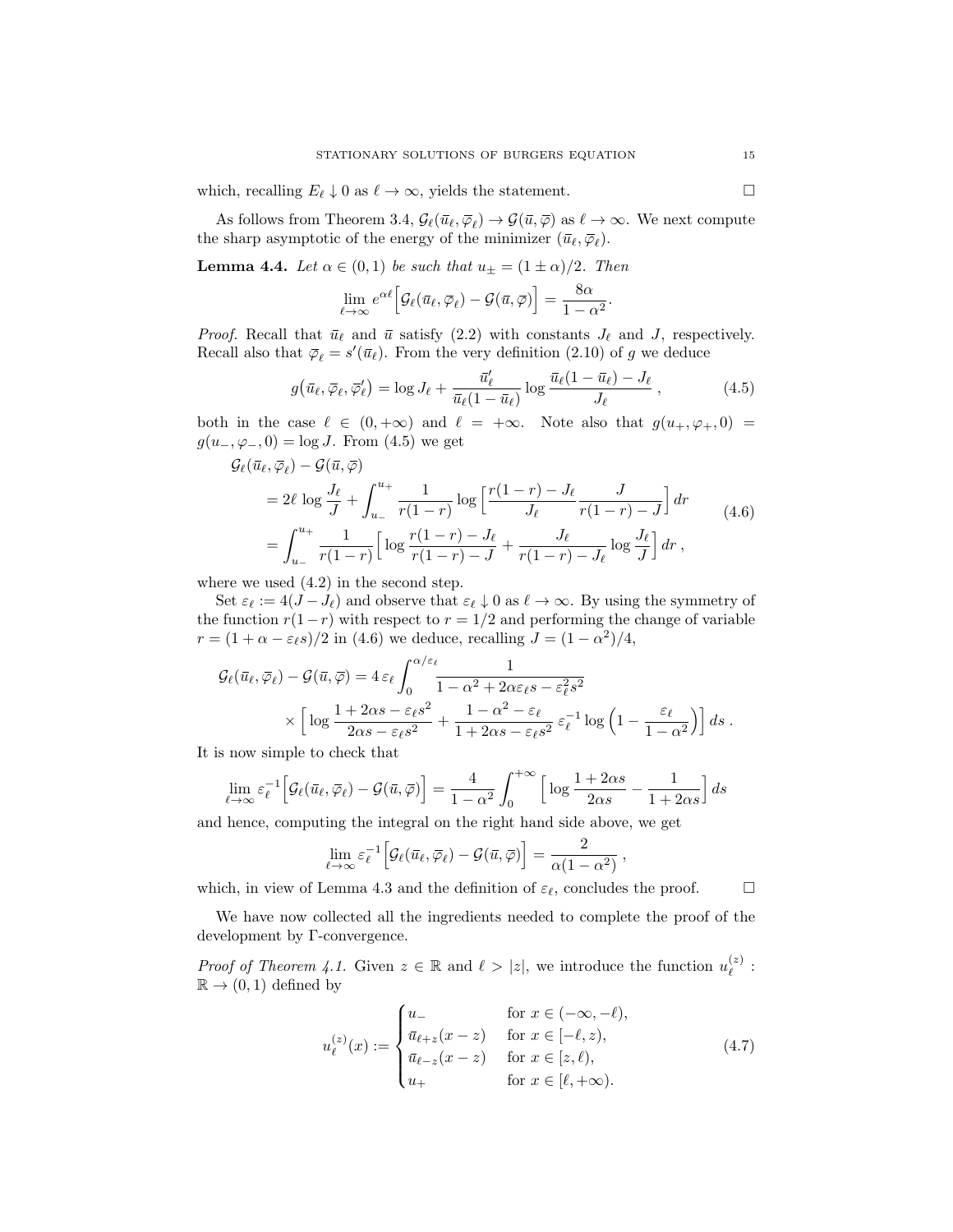Moreover, we set  $\varphi_{\ell}^{(z)}$  $\stackrel{(z)}{\ell} \; := \; s'(u^{(z)}_\ell)$  $\binom{z}{\ell}$ . Observe that  $u_{\ell}^{(z)}$  $\ell$ <sup>(z)</sup> is a continuous piecewise smooth function and  $u_{\ell}^{(0)} = \bar{u}_{\ell}$ . Moreover, by construction we clearly have

$$
\mathcal{G}_{\ell}(u_{\ell}^{(z)}, \varphi_{\ell}^{(z)}) = \frac{1}{2} \Big[ \mathcal{G}_{\ell+z}(\bar{u}_{\ell+z}, \bar{\varphi}_{\ell+z}) + \mathcal{G}_{\ell-z}(\bar{u}_{\ell-z}, \bar{\varphi}_{\ell-z}) \Big] . \tag{4.8}
$$

Finally, as it is easy to verify

$$
\mathcal{G}_{\ell}(u_{\ell}^{(z)}, \varphi_{\ell}^{(z)}) = \min \left\{ \mathcal{G}_{\ell}(u, \varphi), (u, \varphi) \in \mathcal{X} : \varphi(z) = 0 \right\}. \tag{4.9}
$$

*Proof of* (i). Fix a sequence  $\{(u_{\ell}, \varphi_{\ell})\}\subset \mathcal{X}$  such that  $\limsup_{\ell\to\infty} \widehat{\mathcal{G}}_{\ell}(u_{\ell}, \varphi_{\ell}) < +\infty$ and let  $z_\ell \in (-\ell, \ell)$  be such that  $\varphi_\ell(z_\ell) = 0$ . From (4.9) we deduce

$$
\limsup_{\ell\to\infty}e^{\alpha\ell}\big[\mathcal{G}_{\ell}(u_{\ell}^{(z_{\ell})},\varphi_{\ell}^{(z_{\ell})})-\mathcal{G}(\bar{u},\bar{\varphi})\big]\leq \limsup_{\ell\to\infty}\widehat{\mathcal{G}}_{\ell}(u_{\ell},\varphi_{\ell})<+\infty.
$$

By (4.8) we thus have

$$
\limsup_{\ell\to\infty}e^{\alpha\ell}\big[\mathcal{G}_{\ell+z_{\ell}}(\bar{u}_{\ell+z_{\ell}},\bar{\varphi}_{\ell+z_{\ell}})-\mathcal{G}(\bar{u},\bar{\varphi})+\mathcal{G}_{\ell-z_{\ell}}(\bar{u}_{\ell-z_{\ell}},\bar{\varphi}_{\ell-z_{\ell}})-\mathcal{G}(\bar{u},\bar{\varphi})\big]<+\infty.
$$

This bound together with Lemma 4.4 yields the uniform boundedness of the sequence  $\{z_{\ell}\}.$  Hence, by taking a subsequence,  $z_{\ell} \to z$  for some  $z \in \mathbb{R}$ . From the equi-coercivity modulo translations in item (ii) of Theorem 3.4 we then deduce the precompactness of the sequence  $\{(u_{\ell}, \varphi_{\ell})\}.$  Since its limit points are necessarily minimizers of G, we get  $(u_{\ell}, \varphi_{\ell}) \rightarrow (\tau_z \bar{u}, \tau_z \bar{\varphi}).$ 

*Proof of* (ii). In order to prove the Γ-limsup inequality, let  $(u, \varphi) \in \mathbb{R}$ , and assume without loss of generality that  $(u, \varphi) = (\tau_z \bar{u}, \tau_z \bar{\varphi})$  for some  $z \in \mathbb{R}$ . We claim that  $\{u_{\ell}^{(z)}\}$  $_{\ell}^{(z)},\varphi_{\ell}^{(z)}$  $\binom{z}{\ell}$ , with  $u_{\ell}^{(z)}$  $\varphi_{\ell}^{(z)}$  as defined in (4.7) and  $\varphi_{\ell}^{(z)} = s'(u_{\ell}^{(z)})$  $\binom{z}{\ell}$ , is a recovery sequence. Indeed, from (4.8) and Lemma 4.4 it immediately follows that

$$
\lim_{\ell \to \infty} \hat{\mathcal{G}}_{\ell}(u_{\ell}^{(z)}, \varphi_{\ell}^{(z)}) = \lim_{\ell \to \infty} e^{\alpha \ell} \Big[ \mathcal{G}_{\ell}(u_{\ell}^{(z)}, \varphi_{\ell}^{(z)}) - \mathcal{G}(\bar{u}, \bar{\varphi}) \Big]
$$
\n
$$
= \frac{1}{2} \lim_{\ell \to \infty} e^{\alpha \ell} \Big[ \mathcal{G}_{\ell+z}(\bar{u}_{\ell+z}, \bar{\varphi}_{\ell+z}) - \mathcal{G}(\bar{u}, \bar{\varphi}) + \mathcal{G}_{\ell-z}(\bar{u}_{\ell-z}, \bar{\varphi}_{\ell-z}) - \mathcal{G}(\bar{u}, \bar{\varphi}) \Big] \quad (4.10)
$$
\n
$$
= \frac{8\alpha}{1 - \alpha^2} \frac{e^{\alpha z} + e^{-\alpha z}}{2} = \frac{8\alpha}{1 - \alpha^2} \cosh(\alpha z) .
$$

To prove the Γ-liminf inequality, let  $(u_{\ell}, \varphi_{\ell}) \to (u, \varphi) \in \mathcal{X}$ . By the compactness properties stated in item (ii) of Theorem 3.4, we can assume without loss of generality that  $(u, \varphi) = (\tau_z \bar{u}, \tau_z \bar{\varphi})$  for some  $z \in \mathbb{R}$ . Let  $z_\ell \in \varphi_\ell^{-1}(\{0\}), \ell > 0$ . Since  $\varphi_\ell$ converges uniformly to  $\varphi$ , we have  $z_{\ell} \to z$ . Observe that (4.10) holds also if z on the left hand side is replaced by a sequence  $z_{\ell} \to z$ . Therefore, by (4.9) we deduce

$$
\liminf_{\ell \to \infty} \hat{\mathcal{G}}_{\ell}(u_{\ell}, \varphi_{\ell}) = \liminf_{\ell \to \infty} e^{\alpha \ell} \big[ \mathcal{G}_{\ell}(u_{\ell}, \varphi_{\ell}) - \mathcal{G}(u, \varphi) \big]
$$
\n
$$
\geq \liminf_{\ell \to \infty} e^{\alpha \ell} \big[ \mathcal{G}_{\ell}(u_{\ell}^{(z_{\ell})}, \varphi_{\ell}^{(z_{\ell})}) - \mathcal{G}(u, \varphi) \big] = \frac{8\alpha}{1 - \alpha^2} \cosh(\alpha z),
$$

that proves the Γ-liminf inequality. □

### **REFERENCES**

- [1] Anzellotti G., Baldo S.; Asymptotic development by Γ-convergence. Appl. Math. Optim. 27, 105–123 (1993).
- [2] Bellettini G., Caselli F., Mariani M.; Quasi-potentials of the entropy functionals for scalar conservation laws. J. Funct. Anal. **258**, 534-558 (2010).
- [3] Bertini L., Brassesco S., Buttà P.; *Dobrushin states in the*  $\varphi_1^4$  *model*. Arch. Rational Mech. Anal. 190, 477-516 (2008).